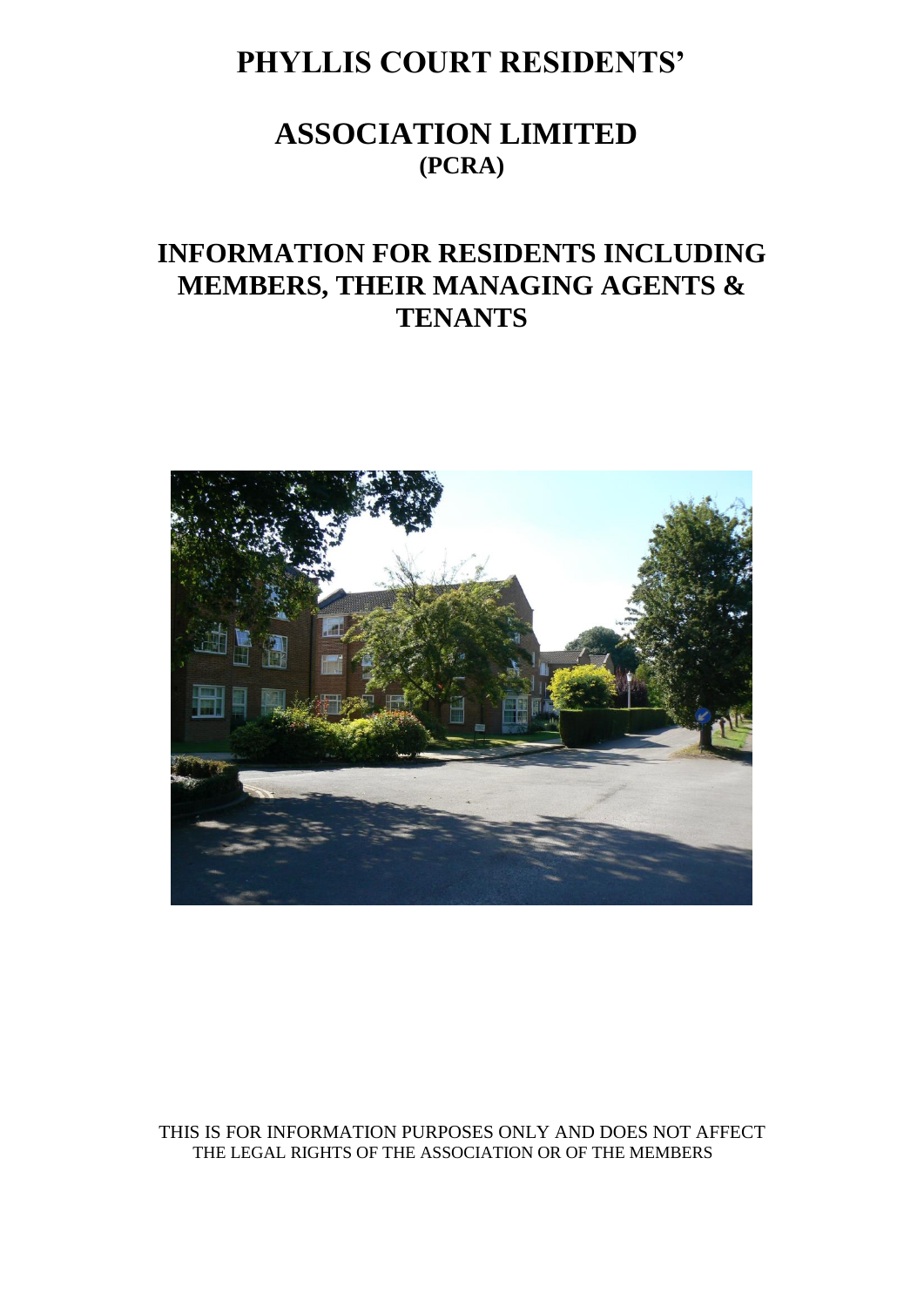# Information for Members, Tenants and Managing Agents Document

## INDEX

There are 3 sections as follows-

### **SECTION 1. BASIC INFORMATION Page 3**

This section provides the basic information required by all members, such as Basic Management, Lease conditions, use of Communal areas and Health and Safety matters. It is expected that members, especially new members and tenants, will broadly familiarise themselves with the information provided to them in Section 1 which is ESSENTIAL, and access other specific information as they need to.

#### **SECTION 2. SPECIFIC SUBJECT INFORMATION Page 11**

This section provides detailed information on specific subjects which members can refer to as the need arises. As the information changes on a particular subject only the relevant section will be updated.

### **SECTION 3. MAJOR PROJECT INFORMATION Page 32**

This section provides information on the Major Project activities. Further information will normally be provided once a year in the autumn in preparation for the AGM.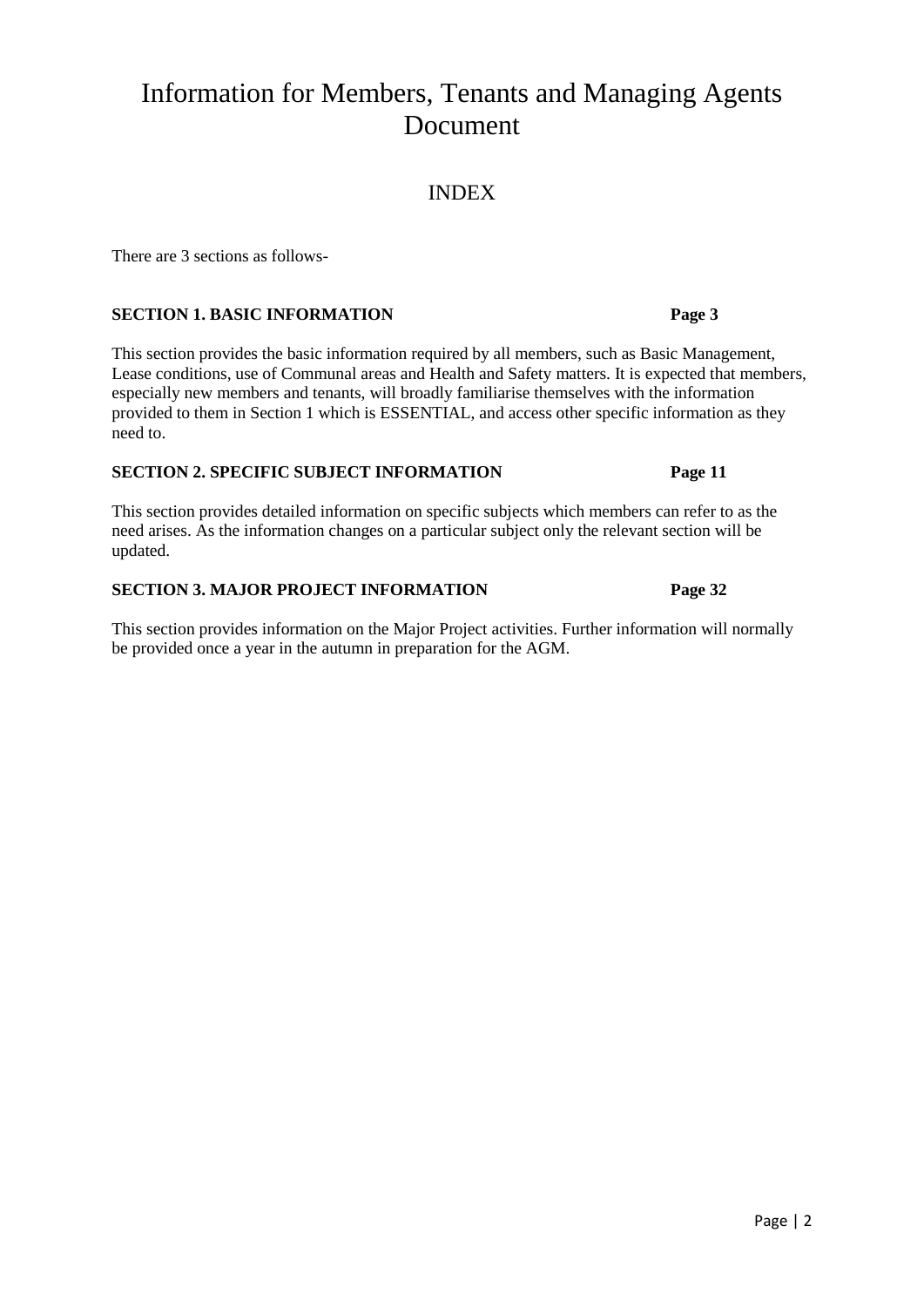## SECTION 1. BASIC INFORMATION. -INDEX-

**1.1** Introduction

#### **1.2 General Management Aspects**

- 1.2.1 Background
- 1.2.2 Basic Information
- 1.2.3 Guidance for Members on Maintenance Needs, Flat Alterations or Queries.
- 1.2.4 Caretaking/Gardening and Cleaning Activities.
- 1.2.5 Complaints Procedures

#### **1.3 Lease Conditions**

- 1.3.1 Introduction
- 1.3.2 PCRA Maintenance Responsibilities
- 1.3.3 Members Maintenance Responsibilities
- 1.3.4 Lease Conditions Affecting Flat Changes External and Internal
- 1.3.5 Communal Aerial Systems/External Cabling Provision
- 1.3.6 Under letting<br>1.3.7 Under lease R
- Under lease Requirements and Regulations
- 1.3.8 Lease Enforcement Action

#### **1.4 Communal Areas Matters**

- 1.4.1 Communal Gardens
- 1.4.2 Halls, Stairs and Landings
- 1.4.3 Utility Rooms and Waste Disposal
- 1.4.4 Roof Spaces

#### **1.5 Health, Safety and Security Matters**

- 1.5.1 Fire and Asbestos
- 1.5.2 Security

#### **1.6 Miscellaneous Information**

- 1.6.1 Insurance-Buildings and Directors Liability
- 1.6.2 Key Holder and Contacts
- 1.6.3 Loft Access
- 1.6.4 Damp
- 1.6.5 Garages and Garage Wiring
- 1.6.6 Storage
- 1.6.7 Sale of a Flat
- 1.6.8 Emergencies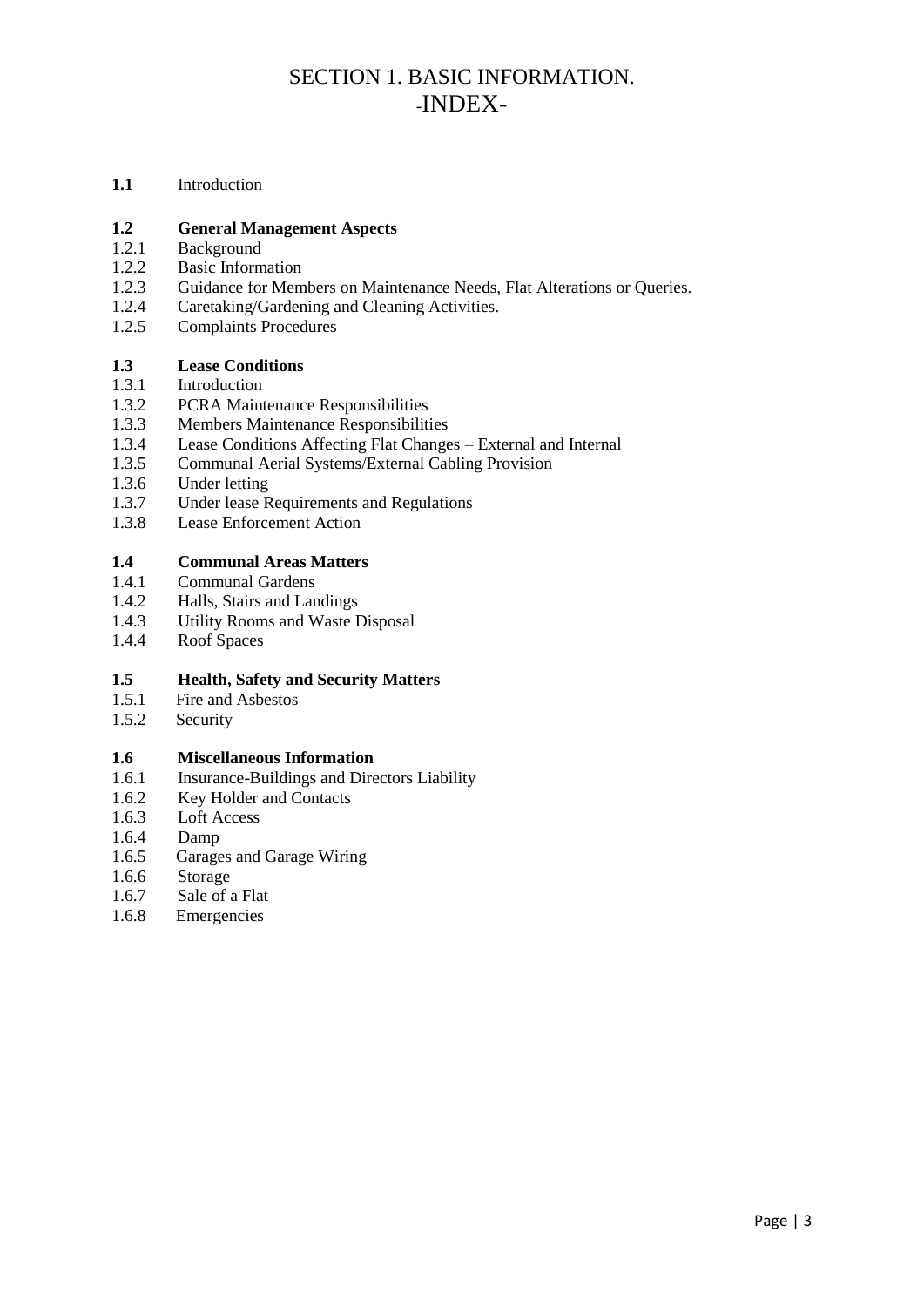## **SECTION 1. BASIC INFORMATION**

## **1. INTRODUCTION**

The Phyllis Court Residents' Association Ltd (PCRA) is a private limited company and as such broadly operates on the basis of the information laid down in the legal documents –the Memorandum of Association and the Articles of Association. In addition the PCRA owns the Head Lease while the members own the Under leases, again legal documents which lay down the conditions, obligations and constraints which largely define the way in which the activities of the PCRA are carried out in maintaining the estate. However these legal documents are quite complex to comprehend fully and whilst all members are encouraged to familiarise themselves with them, they do not in any case, cover all the aspects that members may need to be aware of. To help in understanding the effects of the above legal documents this document covers the more important Lease conditions and how they are interpreted as well as providing supplementary information. It is hoped that all residents whether members or not will find this information to be useful. Please note: Members/Leaseholders/Dwelling holders do NOT own the Freehold of their flats, they own the right to occupy the flat for the term of the lease but only under the conditions as laid down in that lease.

## 1.2 GENERAL MANAGEMENT ASPECTS

#### **1.2.1 Background**

The Freeholder and Landlord is Phyllis Court Club, which owns the land on which the Estate is built. Overall Management policy is set by the Directors of Phyllis Court Residents Association Limited, which is a private company limited by guarantee. Dwelling holders, as owners of an under lease, are the only members of the company, the AGM of which is held annually in the autumn. It follows the estate is under the control of members with the Head Lease being owned by the PCRA as immediate landlord. In recent years the responsibilities placed on the Directors have become more onerous partly because of the various legislative changes that have and are continuing to occur, partly because all Directors have the same responsibility under the law, whatever the size of the company and partly because of the responsibility to keep the estate safe, secure and in good repair as far as possible.

To enable this to be done effectively, without putting too heavy a burden on the voluntary and unpaid Directors, necessitates the use of competent Managing Agents, currently Chaneys Chartered Surveyors. The Managing Agents provide a basic service for a 'fixed' fee, which deals primarily with day to day matters. However, if required, they can carry out more complex tasks which would further reduce the load on the Directors but for extra fees. The Directors deal primarily with setting strategy, setting service charges, overseeing finance control and controlling major project activities.

### **1.2.2 Basic Information**

### **1.2.2.1 The Managing Agents**

Their role is generally to deal with the more routine matters, such as issuing the Quarterly Maintenance Charges (see later) collecting payments, dealing with membership certificates, pay regular bills, handle routine / minor maintenance tasks, deal with member's requests for changes to their flats and enforce lease conditions. They also deal with the end of year accounts liaising with the accountants, notify Companies House of changes in members and Directors and provide advice to the Directors on government regulations, including health and safety matters. They can use a solicitor and a building surveyor as appropriate.

### **1.2.2.2 The Directors**

Their role is primarily to set the level of Maintenance Charges, set up long term expenditure plans, monitor estate deterioration, initiate relevant professional surveys, determine major project content and timing, authorise their go-ahead, make decisions on any member's requests for improvements (internally or externally), authorise any Lease enforcement action, consider any letting requests from Leaseholders, consider Health and Safety issues, deal with complaints and report to members at the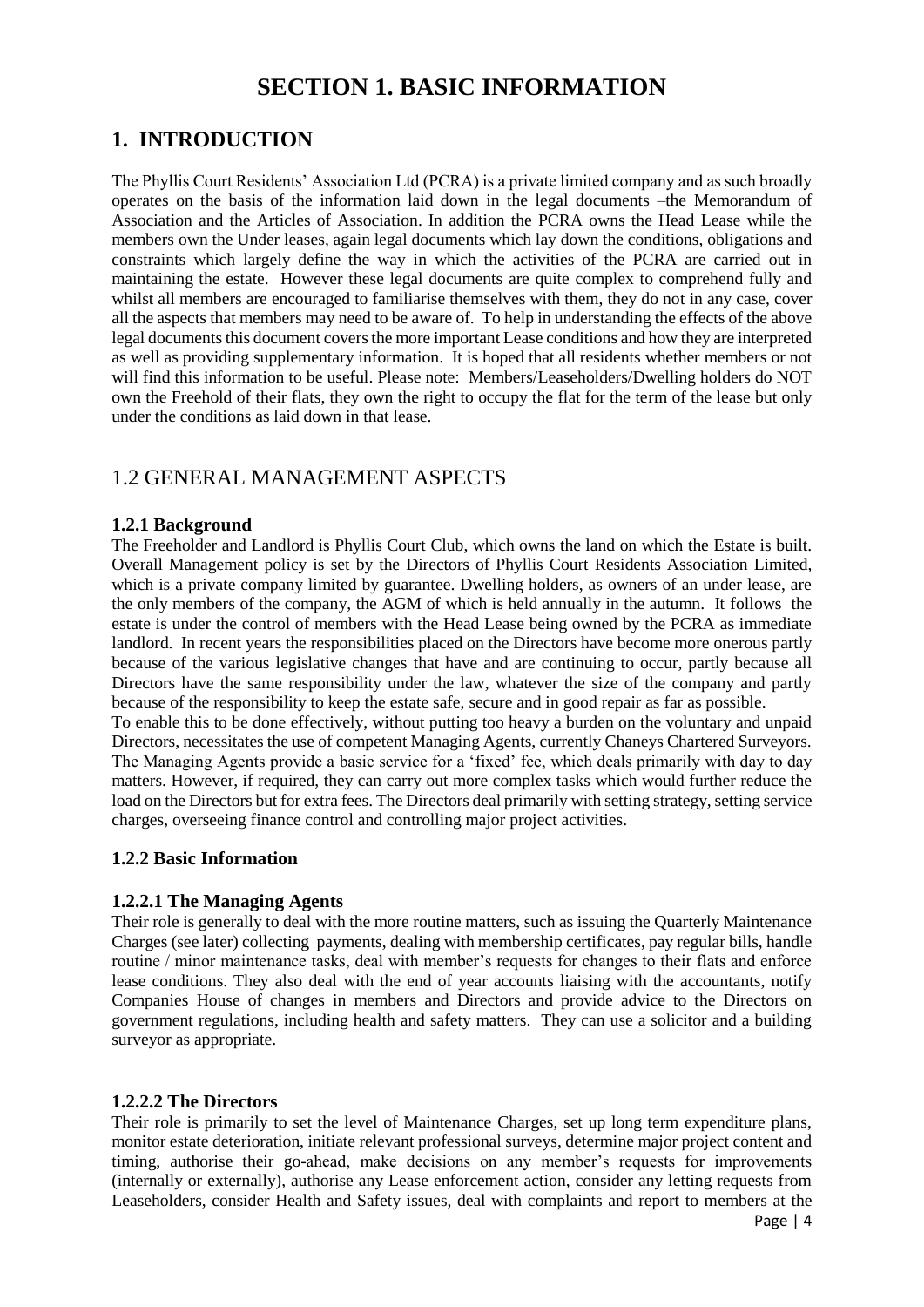AGM. Professional help will be used where the Directors do not have the required skills. To carry this out will generally involve 4/5 board meetings a year and the AGM. These meetings may need to be supplemented with Special Meetings when required.

### **1.2.2.3 Expenditure**

All expenditure incurred on communal activity, including routine repairs, is recovered equally from all flat owners via the Quarterly Maintenance Charges (QMC's). These QMC's (being paid in advance) which are to cover the costs for each quarter commencing on the relevant quarter day, are presented to the members around the beginning of each quarter (normally on  $1<sup>st</sup>$  April,  $1<sup>st</sup>$  July,  $1<sup>st</sup>$  October and  $1<sup>st</sup>$ January). At the same time an 'Income and Expenditure' document is provided giving details of both the expenditure incurred in the previous quarter and the year to date expenditure against the budget. Further information is given in SECTION 2. It is a requirement of the lease that the above charges will be paid by members within the 14 days allowed by the conditions of the lease. Directors have the option to impose penalty charges for late payment: (see SECTION 2.2 for details). It should be noted that, apart from the flat itself, some items, notably individual flat windows and doors including garage doors and frames, being part of the demised premises, are the responsibility of the respective Leaseholders, i.e. members of the PCRA.

### **1.2.3 Guidance for Members**

### **1.2.3.1 Members Needs regarding Maintenance**

A major part of the service provided by the Managing Agents is to deal with small repairs and maintenance jobs such as leaking gutters, wasp's nests, broken paving slabs, lighting failures, communal locks, blocked drains, aerial system failures etc. If members have such a problem they should call the Managing Agents (see SECTION 2.1 for contact details). The Managing Agents will also help members, if they have problems internal to their flat that are difficult to deal with, but only by suggesting appropriate repair organisations. It is the responsibility of the member to deal directly with such organisations and settle the account.

### **1.2.3.2 Members Needs regarding Flat Alterations**

Any member considering making alterations to their flat (and certainly those which require or may require written permission under lease conditions) **BEFORE** making any such decisions should contact the Managing Agents, who will consult with the Directors if deemed appropriate. (For more details see SECTIONS 2.6 to 2.9).

### **1.2.3.3 Members Needs regarding Enquiries**

Any member with a question, for example, on expenditure, should initially, contact the Managing Agents. (Who will consult with the Directors where necessary)

### **1.2.4 Gardening and Cleaning Activities**

The Company currently employs a team of gardeners and cleaners to undertake routine maintenance to the grounds and common areas. Under no circumstances should residents give the team any instructions. Any complaints suggestions or observations should in the first instance be made to the Director responsible for gardening.

### **1.2.5 Complaints Procedure**

If a member has a complaint, other than gardening, they should approach the Managing Agents in the first instance. If the matter cannot be resolved they should then put the complaint in writing to the Board Chairman, who will raise it with the Directors. If the matter cannot be resolved by the Directors then an opportunity will be given for the member(s) to have a direct discussion with the Board. If the matter were serious enough that the requisite number of members wished to call an Extraordinary General Meeting (EGM) then two opportunities would be offered by the Board for a meeting to attempt to resolve the issue(s) before an EGM was actually called.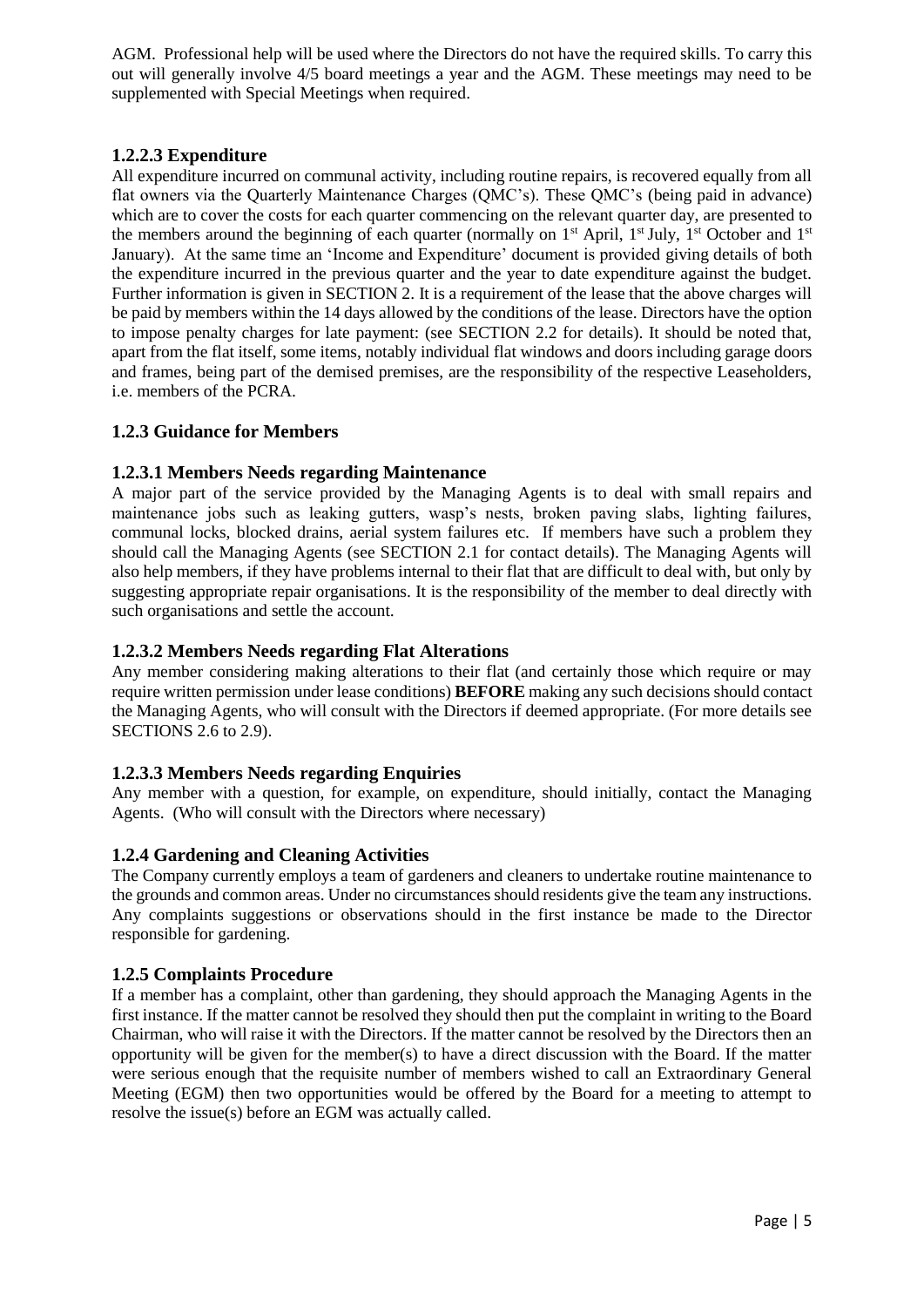## **1.3. LEASE CONDITIONS**

### **1.3.1 Introduction**

One fundamental condition (see Underlease Clause 6.1) is that the Landlord (now the PCRA) covenants with the tenant (the Leaseholder) that, provided the Leaseholder pays the rent and performs and observes the covenants on the part of the Leaseholder, the Leaseholder may peaceably and quietly hold and enjoy the demised premises without any interruption by the Landlord/PCRA. In addition, the Head and Underleases contain covenants and a Schedule of Regulations (which can be added to by the PCRA Directors), which residents may choose to retain in safe keeping so that details may not be readily available. However members are reminded that it is their responsibility, and theirs alone, both to be familiar with and to follow all Lease Conditions.

### **1.3.2 PCRA Maintenance Responsibilities**

In essence there is a common covenant to which all members must subscribe. This is formulated in such a way that, provided a member pays the charges in advance (the QMC's) as they become due every quarter the PCRA Directors will make the necessary arrangements for maintenance or repair or refurbishment/replacement to be carried out. This may be done either directly, in conjunction with the Managing Agents or by the Managing Agents. In any case it is the elected Directors who take responsibility for the covenant being adhered to, both with respect to themselves and to the members. Basically all elements of the estate which are provided for communal use (i.e. for two or more flats) are covered – the roofs, main walls, foundations of each block, the garage blocks, the lodge, the grounds including roads, paths and gardens, pipes, wires, sewers and fences. SPECIFICALLY EXCLUDED are the individual flat entrance doors, door frames and windows of each flat. In addition the garage doors and door frames are also excluded. It should be noted that the responsibility for the door frames is not specifically mentioned in the leases but is nevertheless clearly covered by two clauses in the underlease. These are Clause 2(4)-see Section 2.6 and Clause 4(1)-see Section 2.5.The standards to which the maintenance is to be carried out are laid down in the lease as:

-Well and substantial at all times as appropriate for high-class residential accommodation.

-Plus external and internal (communal areas only) decoration at specified intervals – 4 years and 3 years respectively.

For further details see SECTION 2.5, 2.7 and 2.8 of this document.

### **1.3.3 Members Maintenance Responsibilities**

In essence each flat Leaseholder is responsible for maintenance of the inside of their flat plus, the windows and external doors and frames (including garage doors and frames) that are for the sole use of their flat. With specific regard to door frames, see the EXCLUSION above in 1.3.2. The standards to which the maintenance is to be carried out are laid down in the lease as:

- Well and substantial at all times.

- Decoration at a specified interval – 5 years.

It should be noted that either the Freeholder (PCC) or the PCRA can arrange for an inspection and, if necessary, specify and carry out any required reparation. Underlease clauses 2 (7) and 2 (8) apply. For further aspects see SECTION 2.6 of this document.

### **1.3.4 Lease Conditions Affecting Flat Changes – External and Internal**

The main conditions are covered in SECTION 2.6. In addition details are given in SECTIONS 2.7, 2.8 and 2.9 regarding the requirements laid down for members to carry out any work they may require.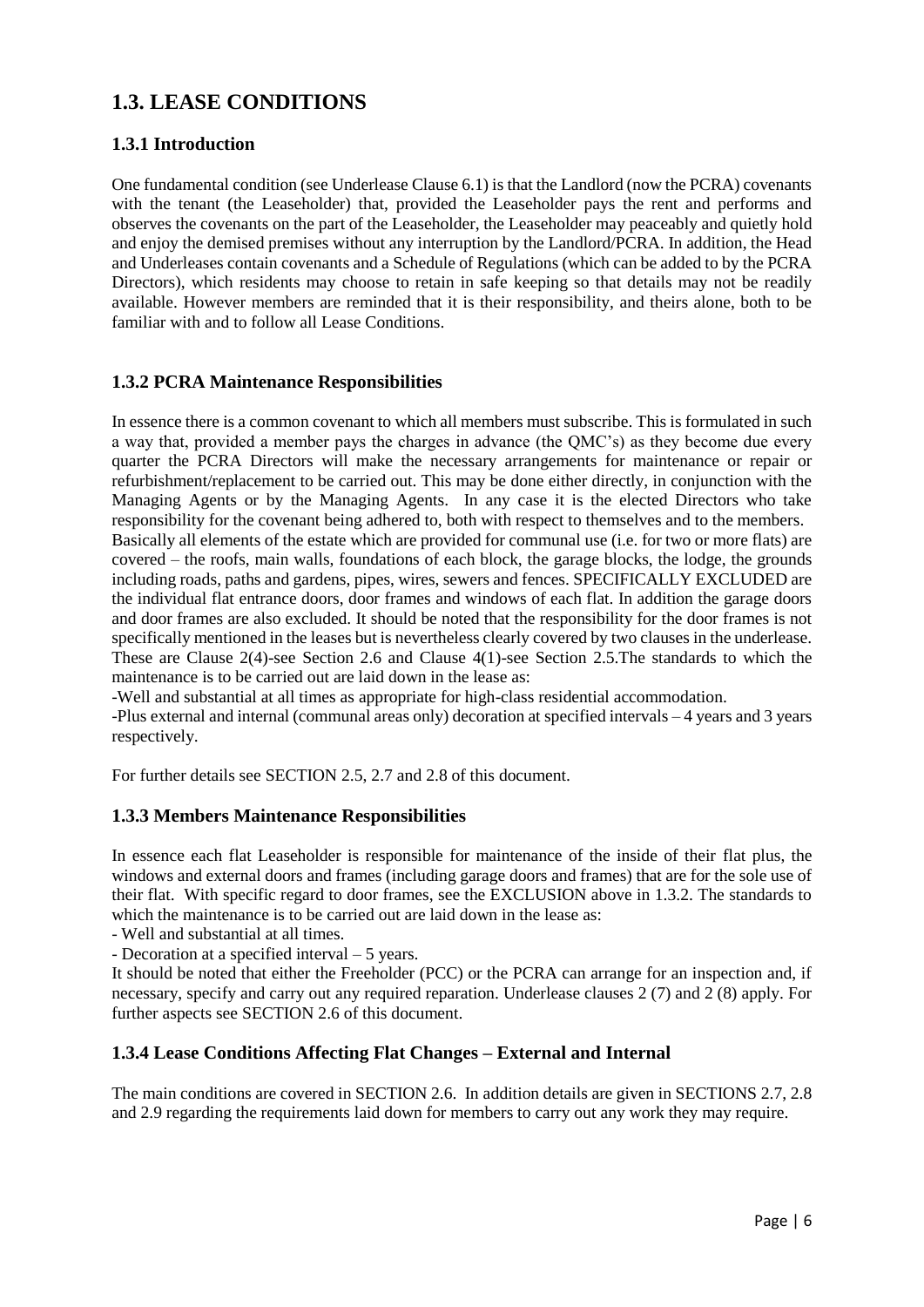SECTION 2.14 provides information on the background, technicalities, fault determination, tuning options, extensions and possibilities for the future regarding both TV/radio facility provision and other needs – telephone, electrical, computer link, security etc. However members should be aware there are some major restrictions as follows-

1. No external provision by individual residents of cabling (or aerials) for any purpose whatsoever will be allowed. Removal will be enforced.

2. All residents or their agents are expressly forbidden from interfering in any way with the communal system up to and including the faceplates located in their flat. Any changes or repairs can only be carried out by the registered supplier at the request of the Managing Agents. Despite these (Lease) restrictions virtually all needs can be provided, often by means that do not require cabling, internal or external. It is the Directors' intention to help residents to obtain the facilities they want in a way that meets both Lease conditions and member's expectations, as to the environment in which everyone lives.

### **1.3.6 Underletting**

Underlease Clause 2(12) states

'Not to assign or transfer part only of the demised premises nor to underlet or share the possession or occupation of the demised premises or any part thereof or suffer any person to offer to buy or use the demised premises or any part thereof as licensee. Provided always that the landlord will not unreasonably withhold consent to an underletting of the whole of the demised premises. 'SECTION 2.15 provides information regarding PCRA requirements which are considered to be reasonable for you as a Landlord and your Letting Agent NOTES:

1. The PCRA or their appointed Agent can enter the demised premises at all reasonable hours during the daytime to view the state and condition of the same, provided a minimum notice of 24 (twenty four hours) is given. Underlease Clause 2(7) applies.

2. A charge will be payable to the Managing Agent for acting on behalf of the PCRA in dealing with the specified underletting requirements-see Section 2.15 for further details.

### **1.3.7 Underlease Regulations**

These are laid down in the Underlease Clause 2(16) 'To observe and perform the regulations set out in the Schedule hereto and such other reasonable regulations as the (PCRA) may, from time to time, make for the proper management as high-class residential premises of the Building.' The main ones that apply are given in SECTION 2.3 N.B. See also SECTION 2.2 for a selection from the Schedule to the Lease, By-laws and resolutions that have been recently passed.

N.B Observance of the clauses about obstruction and parking are important to preserve good relations with the Club specifically during the Royal Regatta. The main drive must be kept clear of cars as much as possible during the five days of the event.

### **1.3.8 Lease Enforcement Action**

The Lease conditions are many and varied and as might be expected given the many years which have elapsed since the leases were granted, some are really no longer appropriate. Certainly they could do with a major overhaul but as this requires unanimous approval from all 45 Leaseholders it would be a very long and costly process. This leaves the Directors in a difficult position which of necessity involves the exercise of judgement. Accordingly the Directors have decided to focus only on the most important which, in particular, affect either the value of members' property or their enjoyment of that property.

1. Those, which affect the external style, appearance and conformity including the ban on external cabling.

2. Those, which require written permission, especially to carry out changes to the flats (external or internal).

3. Those that affect the peaceful enjoyment by members of their property.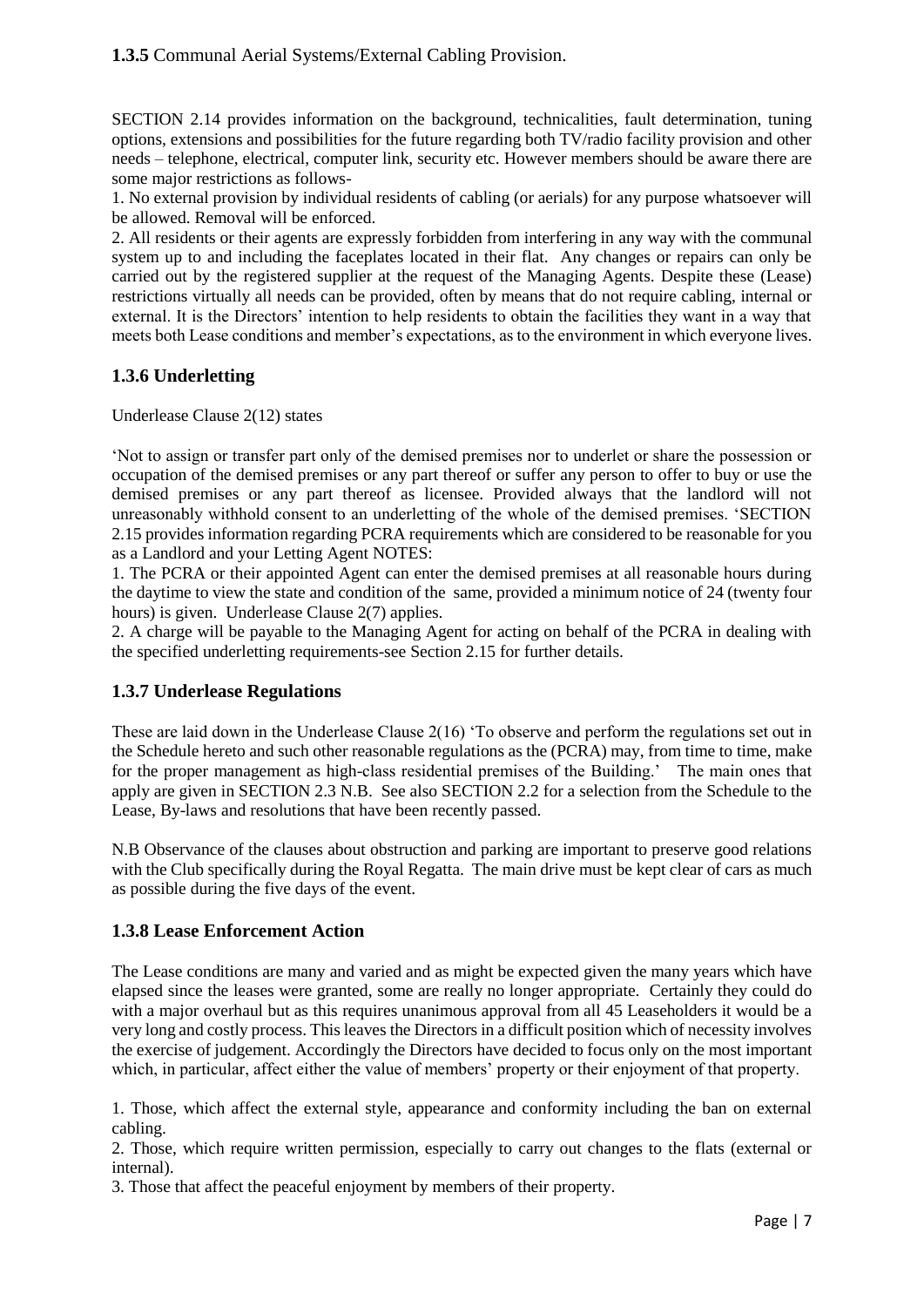4. To ensure that any repair activities are carried out to the high standards required by the relevant Lease conditions.

- 5. Those which affect safety.
- 6. Those regarding under letting by dwelling holders.

It should be borne in mind that failure to follow the conditions could lead to enforcement by appropriate means. However, over the years it has generally been the case that most requirements of residents can be met without breaking Lease conditions.

## **1.4. COMMUNAL AREA MATTERS**

### **1.4.1 Communal Gardens**

A team of gardeners handle the routine maintenance of communal areas, which are for the benefit of all residents. For further details see SECTION 2.10.

### **1.4.2 The Halls, Stairs and Landings**

A cleaning team is employed to ensure these areas are kept clean and tidy. Underlease Schedule Item 5 also applies. A set of guidelines is provided in SECTION 2.8 to preserve the communal hallways and stairs during building work. Underlease Schedule Item 8 also applies.

### **1.4.3 Utility Rooms and Waste Disposal**

Storage of personal items in the Utility Rooms is effectively banned, a matter that also now comes under recent Health and Safety legislation regarding fire risk. For details see SECTION 2.3- Regulation 25. Residents are responsible for their own gas meters together with electricity consumer units and meters but the PCRA does take responsibility for all water supply components (located in the communal areas) up to the entry point to each flat. NB. Previous Directors allowed the Leaseholders themselves to install water meters- hence the widely differing systems and locations. PCRA now takes responsibility for any problems but again only for those located in communal areas.

#### **1.4.4 Roof Spaces**

Underlease Clause 4 (7) applies: ' …… or of any defect in the mains water supply whereby the PCRA will remedy any defect with reasonable speed once it is reported to them for all water supply equipment up to the point of entry to each flat.' Underlease Schedule Item No. 26 also applies – see SECTION 2.3 for details. If residents are considering carrying out any changes to their flats they must contact the Managing Agents before carrying out work in the roof space. Because of the cramped and difficult conditions in the roof spaces, approval for the addition of water containing equipment will be given only for requirements essential to the work in the flats – see SECTION 2.7. However any members contemplating changing their Central Heating should refer to SECTION 2.2 where a resolution has been passed that any upgrade should be one **that does not require water storage in the roof space.**

## **1.5. HEALTH, SAFETY AND SECURITY MATTERS**

### **1.5.1 Fire and Asbestos**

With an increasing emphasis on safety and security matters, mainly because of a variety of Government Regulations being enacted, the Directors will continue to review these aspects. They have commissioned surveys (and will continue to do so, as necessary) in the communal areas, on aspects such as Asbestos location and identification, Fire Safety and Electrical Installations. Because of the changing nature of these regulations and any consequent necessary actions to keep up to date members should refer to SECTION 2.11.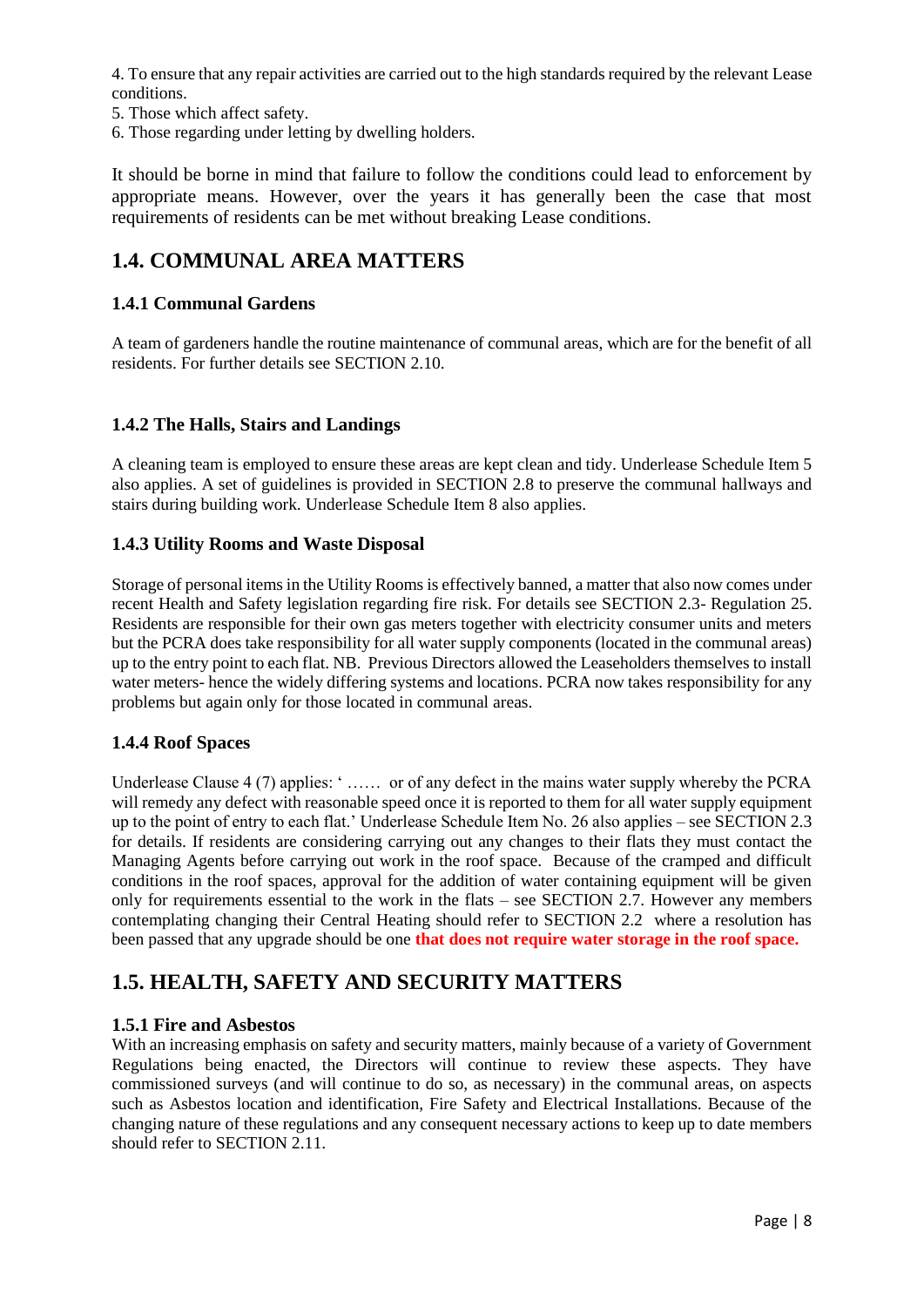### **1.5.2 Security**

For more information see Section 2.12. However in brief

- 1. At the sides and rear Passive Infrared (PIR) controlled lights have been provided.
- 2. All 8 Houses have Remote Door Entry Control systems installed.
- 3. CCTV is provided to cover both pedestrians and vehicles accessing the Estate.

## 1.6. MISCELLANEOUS INFORMATION

### **1.6.1 Insurance-Buildings and Directors Liability**

This is administered by the Managing Agents who have the responsibility for updating information, for example any changes to the Directors. The insurance cover is normally arranged via brokers who offer good terms suitable for Residents' Associations. Copies of the Policy are available from the Managing Agents if residents require it. The costs are recovered from Leaseholders according to the premiums payable. Any possible claim should be reported to and dealt with by the Managing Agents. Further information on this is given in SECTION 2.16 however in emergency situations, normally at a weekend, there is a telephone number that can be used-see SECTION 2.1 for details. However it is advised that Chaney's emergency number is tried first.

### **1.6.2 Key Holder and Contacts**

When a leaseholder or tenant first takes residence they should provide the Managing Agent with a note of their contact details and local key holder details.

There is no obligation in the lease to do so but residents should bear in mind that if an emergency occurs, where the resident is absent, the PCRA will do nothing, unless the problem is affecting another flat, in which case it may be necessary to force entry. This situation is covered in Lease conditions. Under these circumstances the cost of this and any repair will be the responsibility of the resident concerned. It is a requirement (of the Articles of Association) that members should always provide a UK address for any communications from the PCRA or their agents. Those members not in residence for long periods should ensure this is provided to the Managing Agents.

### **1.6.3 Loft Access**

This is communal space, which is not to be used for storage, and is not generally easily accessible. Residents are STRONGLY advised for safety reasons not to gain access. Contractors may require access and the Directors having reviewed this matter have decided to provide padlocks on all hatches in the communal areas giving access to the loft spaces. For details of the key system to be used see SECTION 2.12.

### **1.6.4 Damp**

As in any residence damp will occur unless air is kept circulating in and out of the premises to remove the moisture. If this isn't done moisture will settle on any cold spots e.g. the bay walls and cupboards located on outside walls, causing condensation. Certain parts of the flats, notably the ground floor bay areas, are particularly prone to condensation, so all Residents are therefore asked to ensure that air is allowed to circulate freely. Virtually all complaints of damp turn out to be condensation, rather than rising or penetrating damp. However, the construction of some areas, such as the bay walls, could in theory lead to penetrating damp. If in doubt this should be reported to the Managing Agents. However, if a surveyor is needed to adjudicate on this, the member will have to pay the fees unless penetrating damp has occurred. As the latter is a responsibility of the PCRA the fees will be refunded and the problem addressed via the service charges.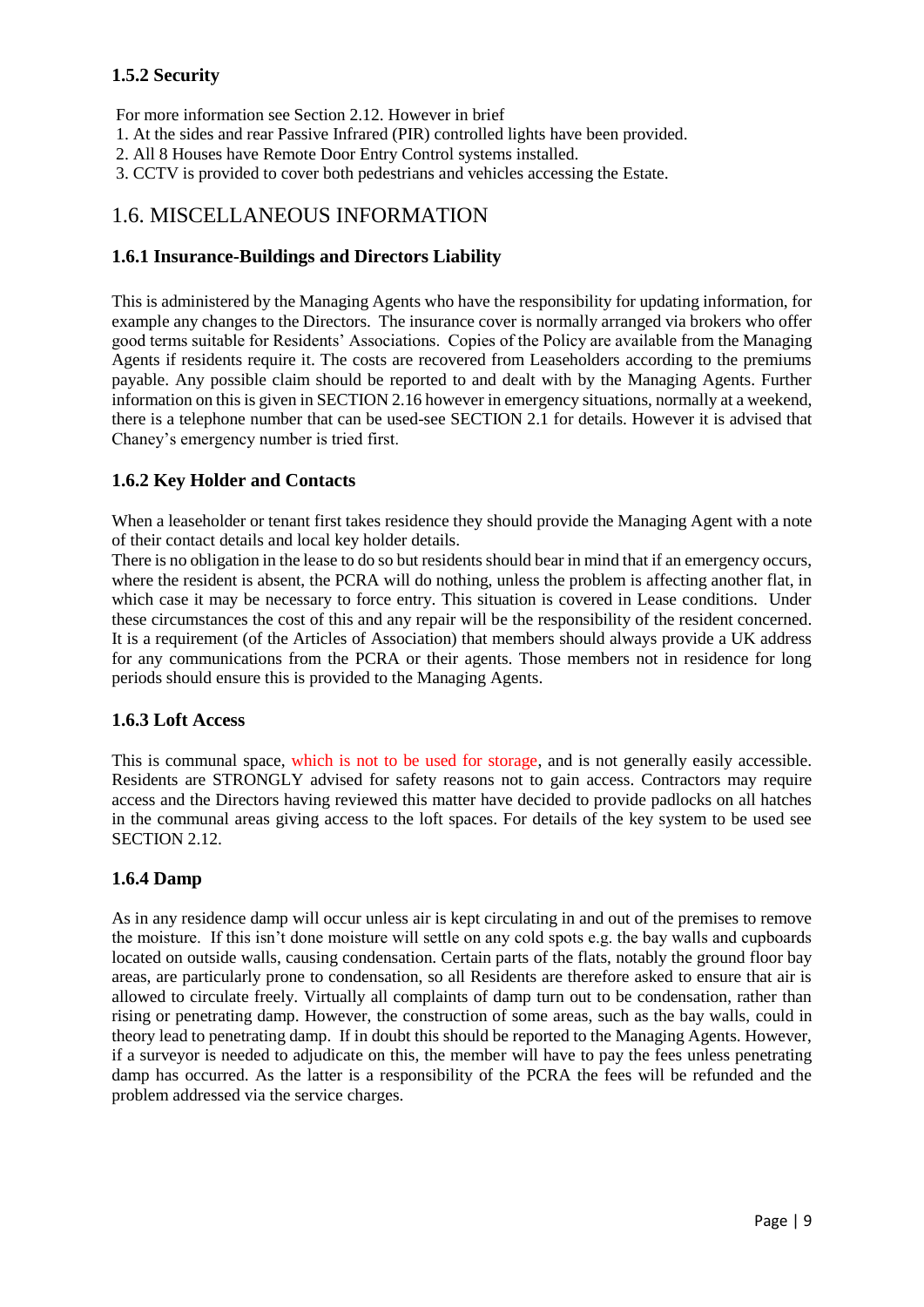### **1.6.5 Garages and Garage Wiring**

Whilst the garages form part of the leaseholder's domain, nevertheless it is the PCRA who provide and pay for the electrical supplies to the garages and thereby have responsibility jointly with the leaseholder for ensuring safety and that IEE (Institute of Electrical Engineers) regulations are followed. (a legal requirement) For specific details of any changes and developments see SECTION 2.13.

### **1.6.6 Storage**

Residents are advised against using the Utility Rooms for storage and are prohibited from using the loft areas for any form of storage purposes. However, there is a 'Trunk Store', which utilises the end two Marlow Road garages, so there are on a first come basis, facilities for storing suitcases, boxes, etc, if they so wish. Residents are asked to be reasonable in their use of these stores, as they are essentially available to all members for the use described. No items are to be left on the Trunk Store floor. Residents are also asked to ensure their belongings are labelled with their name and flat number. The Directors reserve the right to remove any unlabelled or unsuitable items.

### **1.6.7 Sale of a Flat**

When a resident sells a flat, it is a specific requirement of the Lease that the purchaser enters into a Covenant with the Residents Association which binds the purchaser to pay the rent reserved in the Lease, also to observe and perform the covenants and to become a member of the PCRA subject to it's Memorandum and Articles of Association. It is most important that the vendor's solicitors arrange this - an approved form of covenant can be obtained from the solicitors normally used for this purpose from the Managing Agents. This is particularly important from the seller's point of view in order to minimise the chance of being held liable for breaches of the Lease occurring after a sale. The PCRA's membership certificate will then be issued to the purchaser and a copy of the Memorandum and Articles of Association can also be provided on request. Vendors should inform their Solicitor to contact the Managing Agents for any enquiries on the sale contract regarding the PCRA. A fee is charged to the buyer for this and for the subsequent issuing of new membership certificates and updating of the share register.

### **1.6.8 Emergencies**

For details of help that may be available if an emergency occurs outside the normal working hours of the Managing Agent see SECTION 2.1 for contact details. If it is considered by the member concerned that an emergency has arisen, which is the responsibility of the PCRA, then the member must ensure that full details of the problem, the solution and the costs are obtained from the contractor to enable a claim for a refund to be made.

If there should be any doubt as to the party or parties liable for such an emergency, the Managing Agent in conjunction with the Board shall make the final decision regarding costs.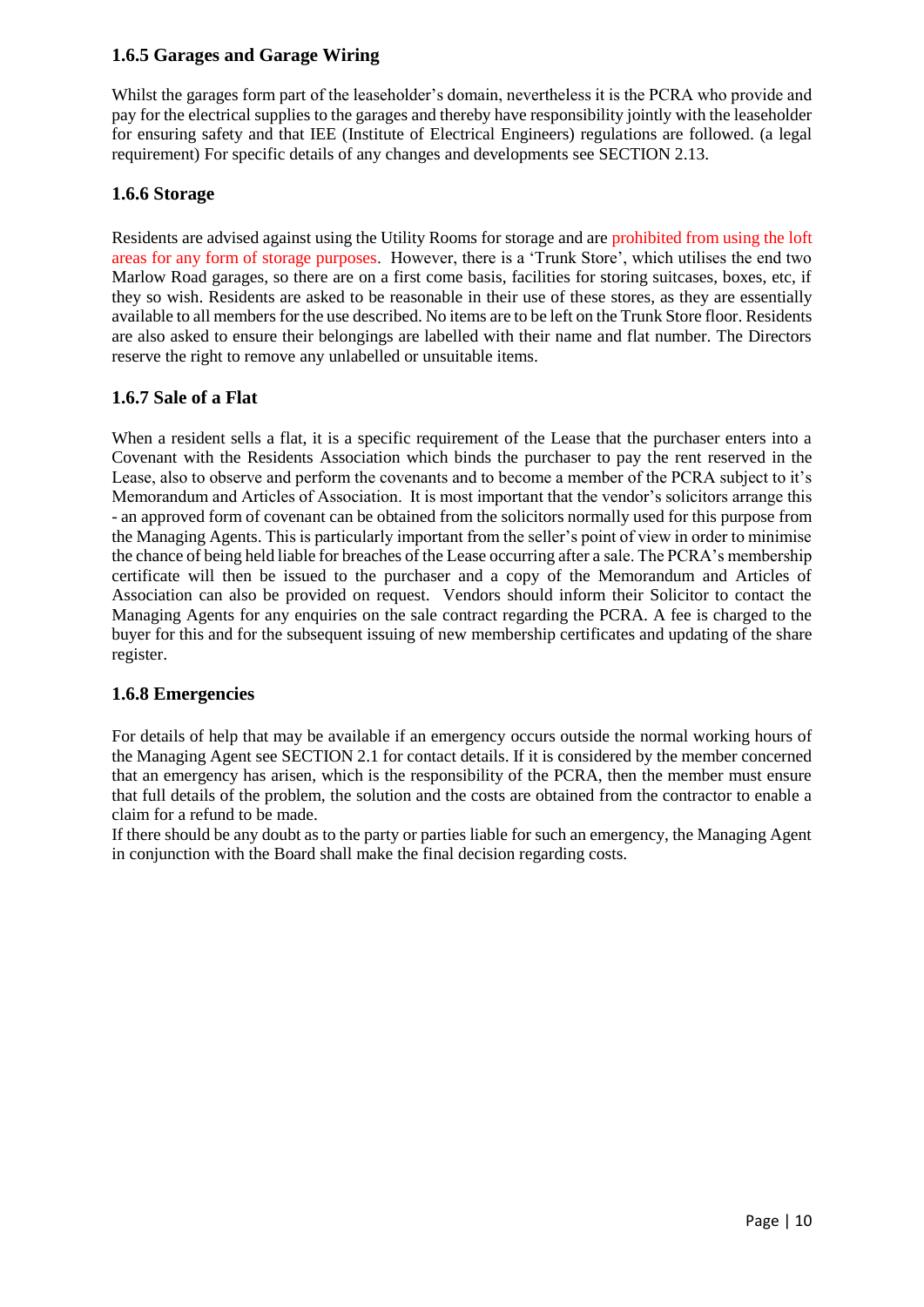# **Information for Members, Tenants and the Managing Agents Document.**

## **SECTION 2. SPECIFIC SUBJECT INFORMATION. -INDEX-**

- 2.1 Contacts list for Directors, Managing Agents, Emergencies and Insurance.
- 2.2 Recent Bylaws and Resolutions.
- 2.3 Underlease Regulations and Conditions.
- 2.4 Costs, Charges and Expenditures.
- 2.5 Maintenance Responsibilities of the PCRA.
- 2.6 Maintenance Responsibilities of the Members regarding their flats.
- 2.7 Main Lease conditions affecting changes/additions to the structure.
- 2.8 Restrictions Regarding Flat Alterations External or Internal.
- 2.9 Information required when a Proposal for change to a flat is submitted.
- 2.10 Communal Areas.
- 2.11 Health and Safety.
- 2.12 Security.
- 2.13 Garages and Garage Wiring.
- 2.14 Communal Aerial System and or External Cabling Information.
- 2.15 Advice to Owners wishing to let their Property.
- 2.16 Insurance-Building and Director's Liability.

### **2.17 Waste Disposal.**

### **Note: Any text highlighted in red is considered to be particularly important.**

### **2.1 CONTACTS LIST.**

#### **A. DIRECTORS.**

| Mrs Jean Keeble (Chairman) 01491 572881<br>2 Temple House<br><b>Phyllis Court Drive</b><br>Henley on Thames RG9 2HS         | New owners and tenants familiarisation |
|-----------------------------------------------------------------------------------------------------------------------------|----------------------------------------|
| Mr Martyn Brennan 01491 637784<br>9 Charles House, Phyllis Court Drive,<br>Henley on Thames,<br>Oxfordshire RG9 2HU         | Gardening and Caretaking               |
| Mr. David Pheasant 07743816515                                                                                              | Finance                                |
| Mrs Morag Campbell 01491 281146<br>19 Finlay House<br><b>Phyllis Court Drive</b><br>Henley on Thames<br>Oxfordshire RG9 2HS | <b>Cleaning of Common Areas</b>        |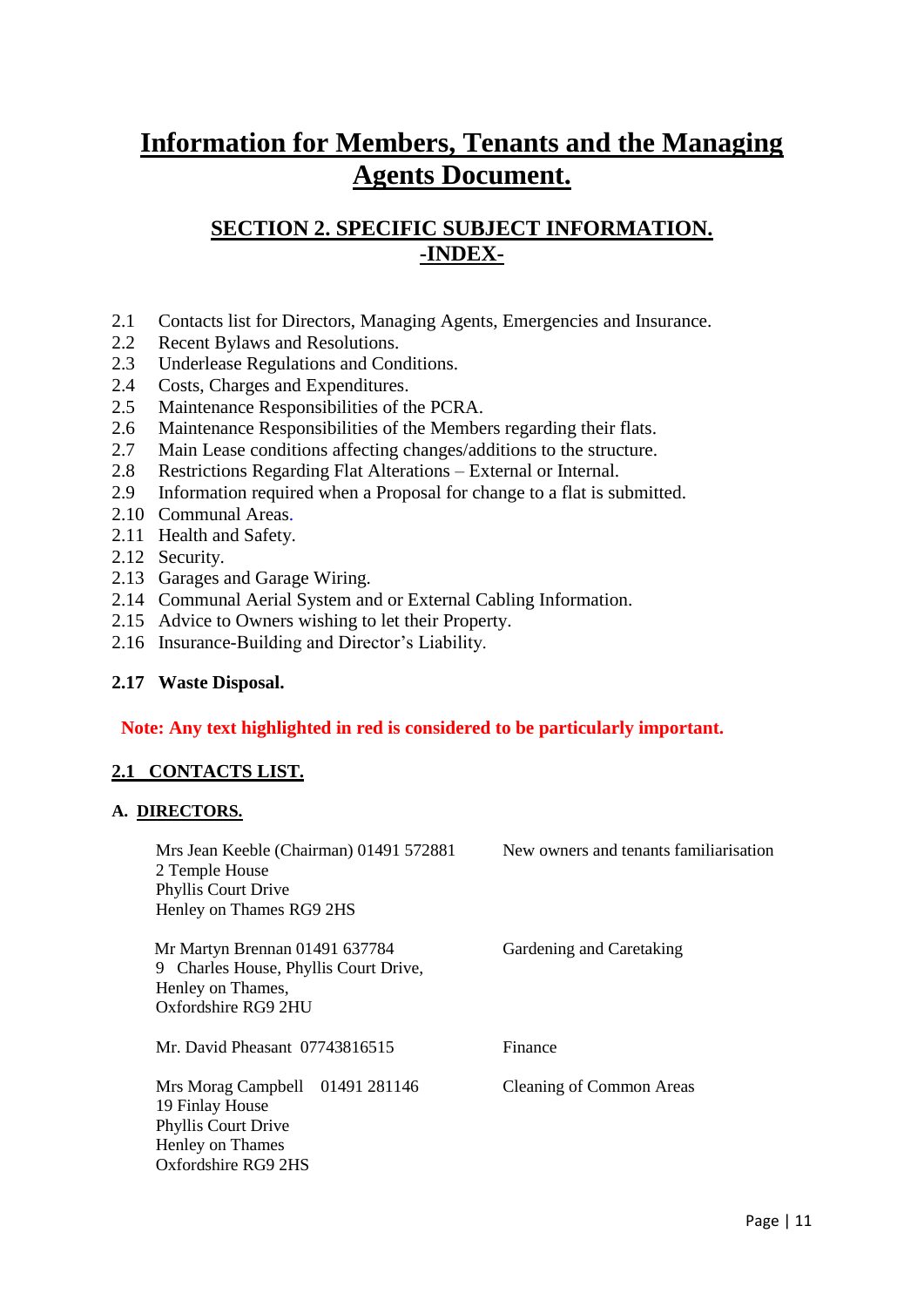Ms Ursula Uhanman 01491 599122 Waste Disposal 10 Charles House Phyllis Court Drive Henley on Thames Oxfordshire RG9 2HS

### **B. MANAGING AGENTS.**

#### **Chaneys Chartered Surveyors**

Chiltern House, Marsack Street, Caversham, Reading, RG4 5AP Contact: James Buckley, Charlie Shepheard or Andrew Copley

Main Office number : 01189 722 333, James Buckley Direct line : 01183 347 374

Email: info@chaneys-cs.com , James Buckley : jbuckley@chaneys-cs.com

Emergency numbers: used outside working hours where immediate action is required.

| Chaneys 01189 722 333 / 07834 011 122 / 07775 937 213                      |               |
|----------------------------------------------------------------------------|---------------|
| Electrical problems – Greg Easton, Easton Property Care                    | 07717 295 679 |
| Building/Plumbing problems - Eddie Ward of Rightway Builders 07885 754 881 |               |
| Problems with locks – Richard Homden of ACG Security                       | 07710 409 216 |

### **C. STAFF.**

Gardener and Cleaner: Paula Harris

### **D. BUILDINGS INSURANCE.**

The certificate and policy document are available on request, Chaneys are to be notified in the first instance of any potential claims.

### **2. 2 RECENT BY-LAWS AND RESOLUTIONS.**

The Directors are entitled to pass By-laws (under the Articles of Association) or new regulations, (Under Lease Clause 2.(16)), apart from resolutions at AGM/EGM's, which enhance or change these conditions. The relevant ones are given be

'That members fully support the Directors interpretation of the Underlease Clause 2 (16) Schedule Item 15 regarding a prohibition of aerials and wires being fixed outside the premises, that this does not apply to any such provided by the Residents' Association for the general benefit but does apply to any provided by individual members for personal benefit which can therefore be removed as a breach of the Underlease conditions. (EGM March 2003)

At a Directors' Meeting on 12 January 2006 in line with Underlease Clause 2(16) a number of additional

regulations were introduced. For details see Section 2.3, regulations 23, 24, 25 + 26.

 'All front and back doors in the Communal areas to each block must be kept shut and locked to the outside at all times, unless continuous access was needed by a resident or their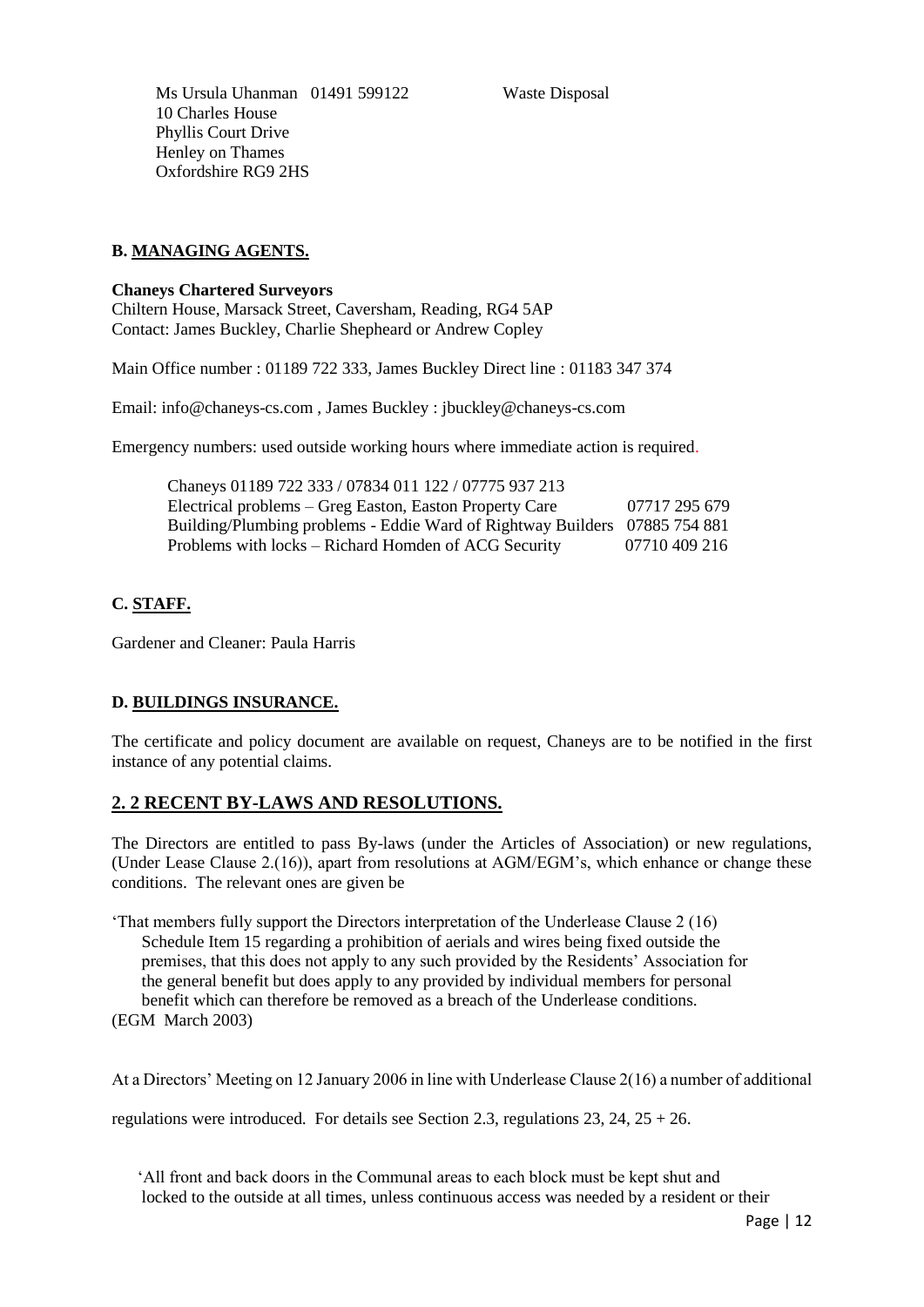workmen or by PCRA workmen' (Board resolution April 2006)

'When flat owners convert from an electrical heating system to a gas one or wish to replace their existing gas boilers with another one they must use a system that does not require water storage in the loft. (AGM 2006)

Without prejudice to any other remedies available to the Directors under the terms of the Lease, a penalty charge may be imposed on any member who does not pay the Quarterly Maintenance Charges  $\overline{(QMC's)}$  in full in the requisite time required by the lease  $-14$  days from the date of invoice – as follows:

- a) 1% of the full Quarterly Maintenance Charge per month or part of a month subject to a minimum charge of £25 in each quarter.
- b) The penalty charge will become payable from the start of the calendar month following the end of the 14 day period after the presentation of the Quarterly Maintenance Charges.
- c) Should the Quarterly Maintenance Charges not be paid in full by the end of two successive quarters a further penalty charge of £100 may be levied.
- d) Any penalty charges that become due will be notified with the subsequent Quarterly Maintenance Charges notification.

(AGM 2007)

### **2.3. UNDERLEASE REGULATIONS AND CONDITIONS.**

#### **Selection from the Schedule to the Lease.**

(N.B. The numbers are those as in the actual schedule)

- 1. No boarders or lodgers shall be taken and no art profession or business shall be exercised on, in or from the premises …
- 3. No person shall play or practise on any musical or noisy instrument or sing in the demised premises or have any piano, gramophone or wireless playing too loud or television apparatus playing or working except between the hours of seven o'clock in the morning and midnight. Nor (during those hours) in such matters as to be a nuisance, annoyance or disturbance to the Landlord or any of the occupiers of neighbouring premises.
- 4. No live animal or bird shall be kept in the premises except with the written consent of the Landlord, which may be revoked at any time....

#### **NB. By long standing practice permission has never been granted to keep animals on the premises except for short periods in very exceptional circumstances. Permission must be sought from the Directors. However by law dogs for the blind or deaf will be allowed. All dogs must be kept on a lead in the common areas**

- 5. No forecourt, entrance hall, staircase or passageway in or about the building shall be damaged or obstructed in any way or used in such a manner as to cause, in the opinion of the (Association), any nuisance, damage or annoyance.
- 6. No child or other person shall be permitted to play, or loiter in, or about the forecourt, entrance halls, staircases or passageways of any buildings or in the roads on the Landlord's said Estate.
- 7. No ball games of any description are to be played in the communal grounds.
- 8. All rubbish is to be placed by the resident in the utility room.
- 9. If the premises are left unoccupied the water supply shall, whenever possible, be turned off.

11. No flower boxes or pots or other things shall be placed or affixed outside the windows of the demised premises, or on any part of the roof of the building. However, on the balconies pots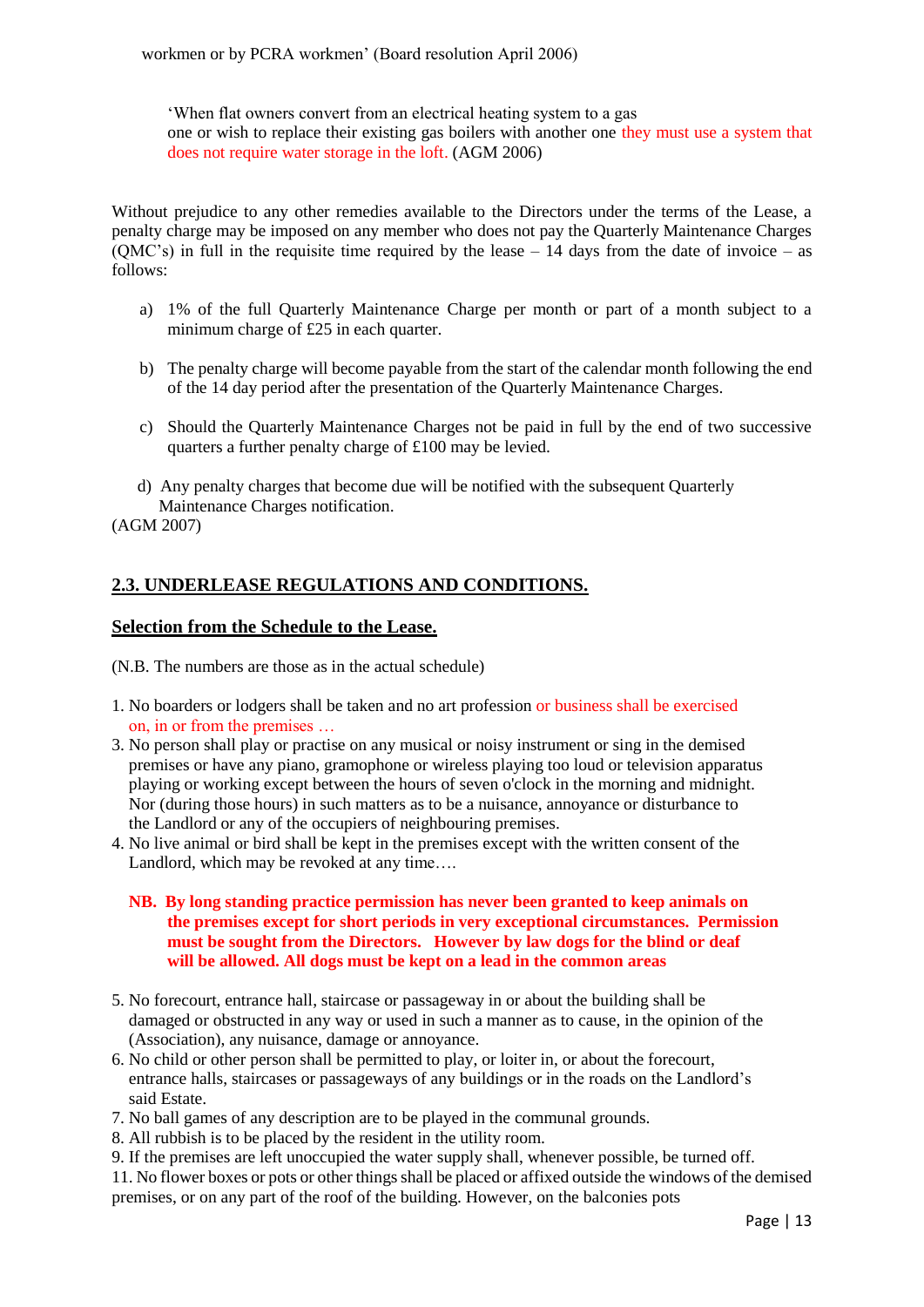#### **are expected to be reasonable in size, quantity and weight.**

- 13. All windows of the demised premises are to be furnished with blinds or curtains of suitable material style and colour and shall be cleaned (inside and out) once at least in every month.
- 14. No wearing apparel, domestic linen or other articles shall be exposed in or upon any part of the premises so as to neither be visible from the outside nor be hung outside the premises.
- 15. No poles, masts, aerials or wires (for any purpose) shall be fixed outside the premises…..
- 16. All floors, except kitchen, bathroom and toilet, to be covered with carpet or similar to deaden noise.
- 17. All users of the common parts of the building between the hours of midnight and 7 o'clock in the morning shall be as quiet as possible and special care shall be taken (during use between those hours) to close the entrance door and back door of the building and not to cause any disturbance or annoyance to the other Tenants.
- 18. Furniture and building plant materials may not be bought into or taken out of the demised premises or the building except between the hours of 8:00 am in the morning and 6:00 pm. Residents will be held liable for any damage to the staircases, passages or the floor coverings thereof caused by or during such delivery, removal or by building contractors and the like.
- 21. No person shall obstruct or interfere with the business known as Phyllis Court Club or the conduct of any regatta tournament or other function…
- 22. No motor or other vehicle shall be parked or left in any position, which will interfere with the free and uninterrupted use of the roads.
- 23. Any motor vehicles kept on the Estate by a resident (member or tenant) or anyone also residing at the property, must be parked in a garage at night and can only park on the road or in visitors car spaces for short periods during the day.
- 24. No vehicles can at any time, be parked on the pavement anywhere or on any yellow double lines on the Spur Road.
- 25. The utility rooms (with the exception of No. 39) are communal areas and are only to be used for placing all rubbish therein, the supply and provision of electricity, gas, water, TV/Radio or any very closely related purposes.
- 26. The roof spaces are communal areas and no changes, modifications or additions, especially to the water supply facilities, can be made without obtaining permission from the PCRA.

#### In addition

 - Phyllis Court Club stipulates that vehicles must not be parked in the Main Drive except for short periods of time and it is a convention that vehicles are not parked immediately opposite or less than one car length either side of the entrance walks to flats at any time.

 In particular both residents and their visitors are prohibited from parking overnight on the roads. They, the residents, must park in their garage and the visitors in the designated visitor's car parking spaces.

 - The narrow cul-de-sac spur road starting at Whitelock House brings special problems with regard to parking, especially in that vehicles, notably contractors and furniture vans, will often park on the pavement. This has historically caused considerable damage to the paving slabs, an expensive matter. All residents especially those in Whitelock, Swinnerton, Grandison should ensure that:

 1. Any cars belonging to them or their visitors are parked on the Spur Road for as short as time as possible and not on the DOUBLE YELLOW LINES.

 2. Any vehicles used by their contractors or service provider's only park while unloading goods or tools. They must not park on the pavement. This may be made a condition of approval for those activities requiring approval by the Association.

 3. Visitors parking throughout the Estate should display the number of the Flat they are visiting.

#### **Conditions**

#### **Condition Clause 2 (10) states**

**''To use and occupy the demised premises throughout the tenancy as a private residential flat with private garage and for no other purpose whatsoever''**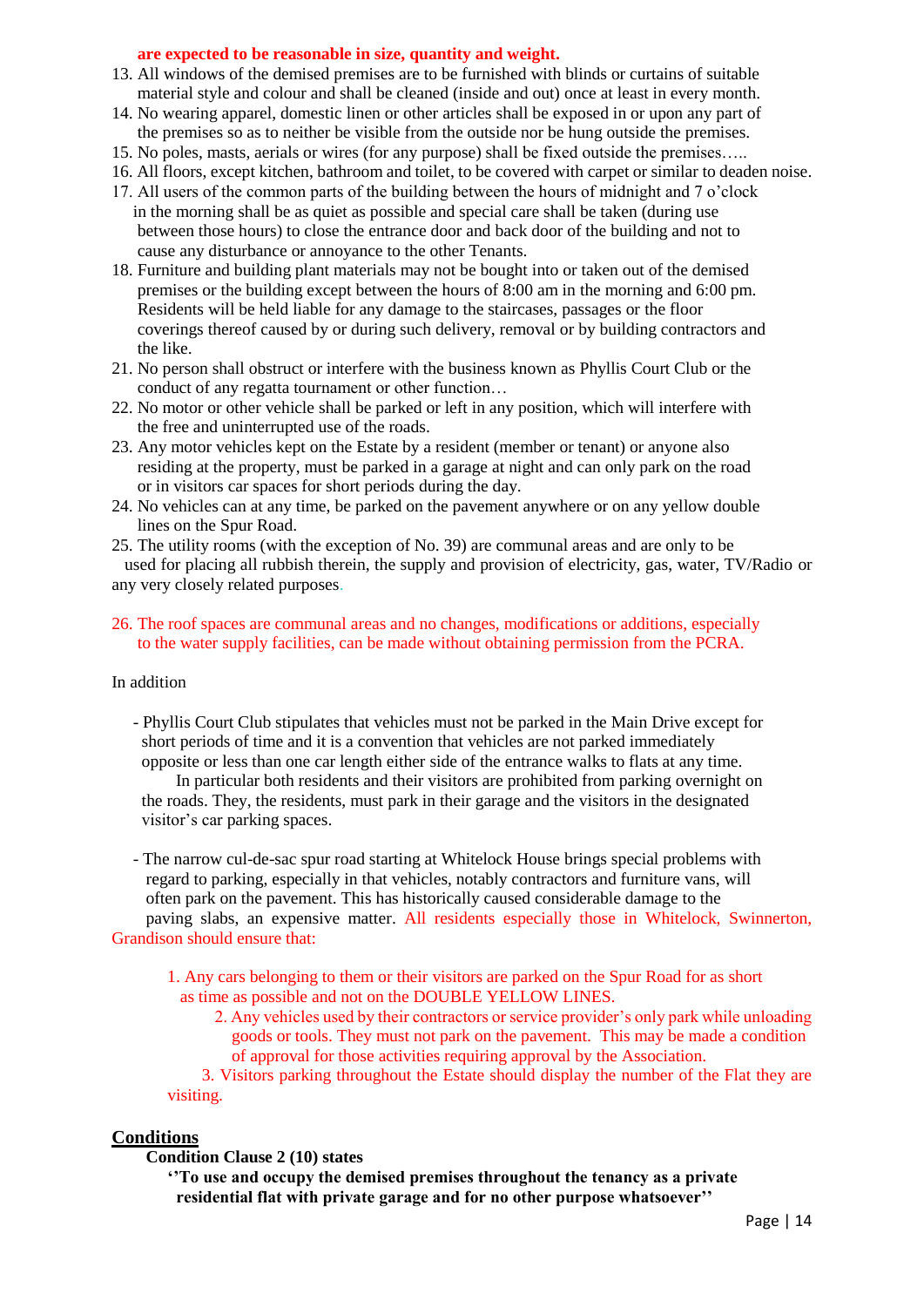#### **Condition Clause 2(12) states**

 **''Not to assign or transfer part only of the demised premises nor to underlet or share the possession or occupation of the demised premises or any part thereof or suffer any person to occupy or use the demised premises or any pert thereof as Licensee Provided always that the landlord shall not unreasonably withhold consent to an underletting of the whole of the demised premises''**

The Board has slightly relaxed these conditions in that the Directors will consider allowing a member, who remains in occupation of his flat and does not have or use a car on the estate, to rent out their garage. To gain the Directors approval application must be made, in the first instance in writing, to the Managing Agent. The garage must be for rental by another PCRA member who must be resident on the estate and for the sole use by that member in garaging a car owned or leased by him.

### **2.4. COSTS, CHARGES AND EXPENDITURES.**

All necessary or approved expenditure is obtained via the Quarterly Maintenance Charges (QMC's) which are levied every quarter. However it is a matter of convenience (for the Directors in controlling expenditure and Members in understanding how and where their money is being spent) to think of the charges in 4 parts-

A. Building and Directors Liability Insurance.

 This is charged for on an annual basis, according to the premiums for each House, being split equally between all 45 flat owners (PCRA members)

B. General Fund.

 This generally covers the costs of the activities carried out by the Managing Agents. The levels are generally set by the Directors in June each year for the following financial year.

C. Major Projects Fund.

This covers higher cost projects. If the Directors think a change in funding is required this is normally put to members, as a specific resolution, at the appropriate AGM. This resolution will specify the charges required to cover the costs for the projects scheduled for the following years.

The contributions from the members are held on account at the bank whilst awaiting use. The monies will then be drawn down, at the discretion of the Directors, as required. Members should note, that for those projects costing over £ 11,250 the Leasehold Reform Act S20 Consultation Process will also be followed.

*NB Members should be aware that in the unlikely event that unforeseen expenditure is required, to meet Lease Conditions, the Directors have the right and indeed the obligation to raise the necessary funds at any time. Of course it is the aim of the directors for this situation to be avoided through judicious management.* 

### **2.5. MAINTENANCE RESPONSIBILITES OF THE PCRA.**

 'That the (PCRA) will from time to time and at all times well and substantially repair, maintain, paint and decorate in every respect all the buildings on the estate including the garage blocks and The Lodge. In particular every 3 years (now agreed 4 years) paint/decorate the outside.**' (Head lease clause 3.15)**

Subject to the Tenant (Member) duly paying to the (PCRA) the moneys payable under the last foregoing clause hereof the (PCRA) hereby covenants with the Tenant (Member) as follows: - **(Underlease Clause 4)**

Well and substantially to repair and keep in good repair and decorative condition the foundations, main walls and roofs of all buildings on the Landlord's said Estate and such pipes, wires,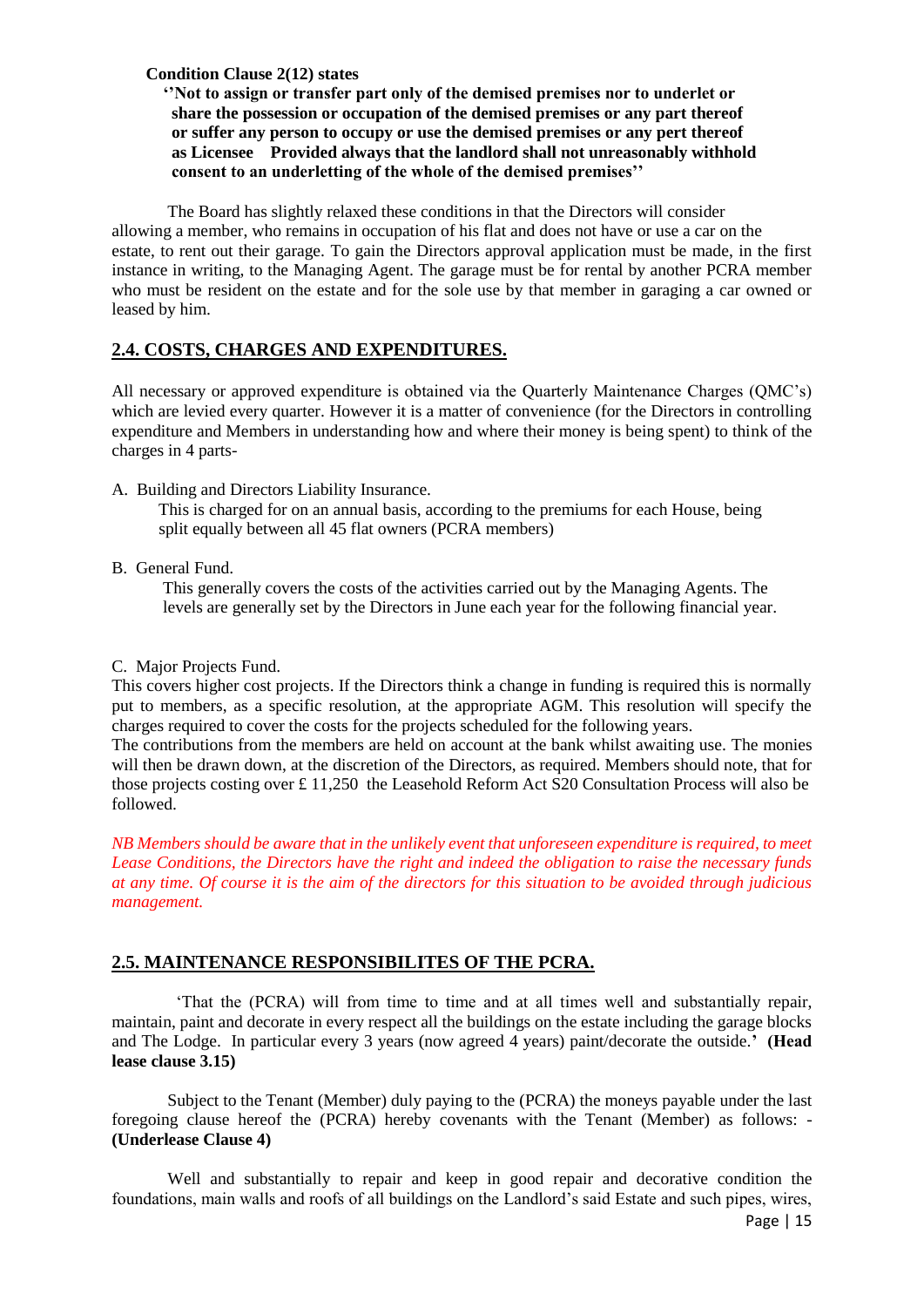ducts and other things to be installed therein as are used for the purposes of two or more flats or garages and the entrance halls, staircases, landings and refuse bins of the said buildings and the television and wireless aerials in the said buildings and the wires and other apparatus connecting the same to the demised premises. **(Underlease Clause 4.(1))**

Once in every third year of the said term to paint with two coats at least of good oil and white lead (or other best quality) paint and grain varnish and colour all such external wood and iron work and other parts of all buildings on the Landlord's said Estate as are usually or ought to be so painted grained varnished and coloured and at the same time to wash down and clean all such external parts of the said buildings as are usually or ought to be so washed and cleansed. And once in every third year of the said term to paint aforesaid and grain varnish colour and paper all such parts of the entrance halls, staircases and landing of all buildings on the Landlord's said Estate as are usually or ought to be so painted, grained, varnished, coloured and papered**. (Underlease Clause 4.(2))**

To keep the said entrance halls, landings and staircases adequately lighted, cleaned and carpeted or otherwise covered and to procure a supply of power for television and wireless aerial system of the said buildings and to pay to the proper authority all charges payable for or in connection with the supply of lighting or power for such purposes. **(Underlease Clause 4(3))**

### **2.6. MAINTENANCE RESPONSIBILITIES OF THE MEMBERS.**

The following major conditions in the Underlease concerning the interior of the flats are repeated here.

From time to time and at all times during the said term well and substantially to repair, uphold, support, cleanse, maintain, drain and keep the demised premises excluding the external walls thereof but including the windows and doors and the interior plaster and all cisterns, pipes, ducts, wires or any other things installed in the demised premises for the purposes of the demised premises alone. All additions which may at any time during the said term be made to the demised premises and the fixtures therein (damage by any of the insured risks as hereinafter defined except save where the insurance effected by the landlord shall be vitiated in whole or in part by any act or omission by the tenant**. (Underlease Clause 2 (4))**

Once in every fifth year and in the last year of the said term, whenever and however determined, to paint all the interior of the demised premises and all additions thereto usual and proper to be painted with two coats at least of best quality paint in a proper and workmanlike manner and also at such times at last aforesaid to whitewash colour and paper such portions of the interior of the demised premises as are usually so treated (damage by any of the insured risks expected save as aforesaid**). (Underlease Clause 2(5))**

To permit the Landlord and any Superior Lessors and any persons authorised by them respectively to enter upon the demised premises at all reasonable hours during the daytime to view the state and condition of the same and of all defects decays and wants of reparation there found to give notice in writing to the Tenant. **(Underlease Clause 2(7))**

### **2.7 MAIN LEASE CONDITIONS AFFECTING ANY CHANGES/ADDITIONS TO THE STRUCTURE - INTERNAL AND EXTERNAL - OF A FLAT**

'That the (PCRA or flat Leaseholder) will not at any time during the term aforesaid make any alterations to the exterior of the said blocks of flats or any of them or the flat garages unless or until it shall have first obtained the approval in writing of the landlord (that is PCC) to the same and the plans and specification thereof (such approval not be to unreasonably withheld) and that it will carry out the same in accordance with such approval and not otherwise.' **(Head lease Clause 3 (14))**

 *"Not at any time during the said term without the previous consent in writing of the PCRA and except in accordance with plans elevations sections and specifications previously submitted to and approved by the landlord to make or suffer to be made any alteration or addition whatsoever in or to the demised premises or cut or injure or suffer to be cut or*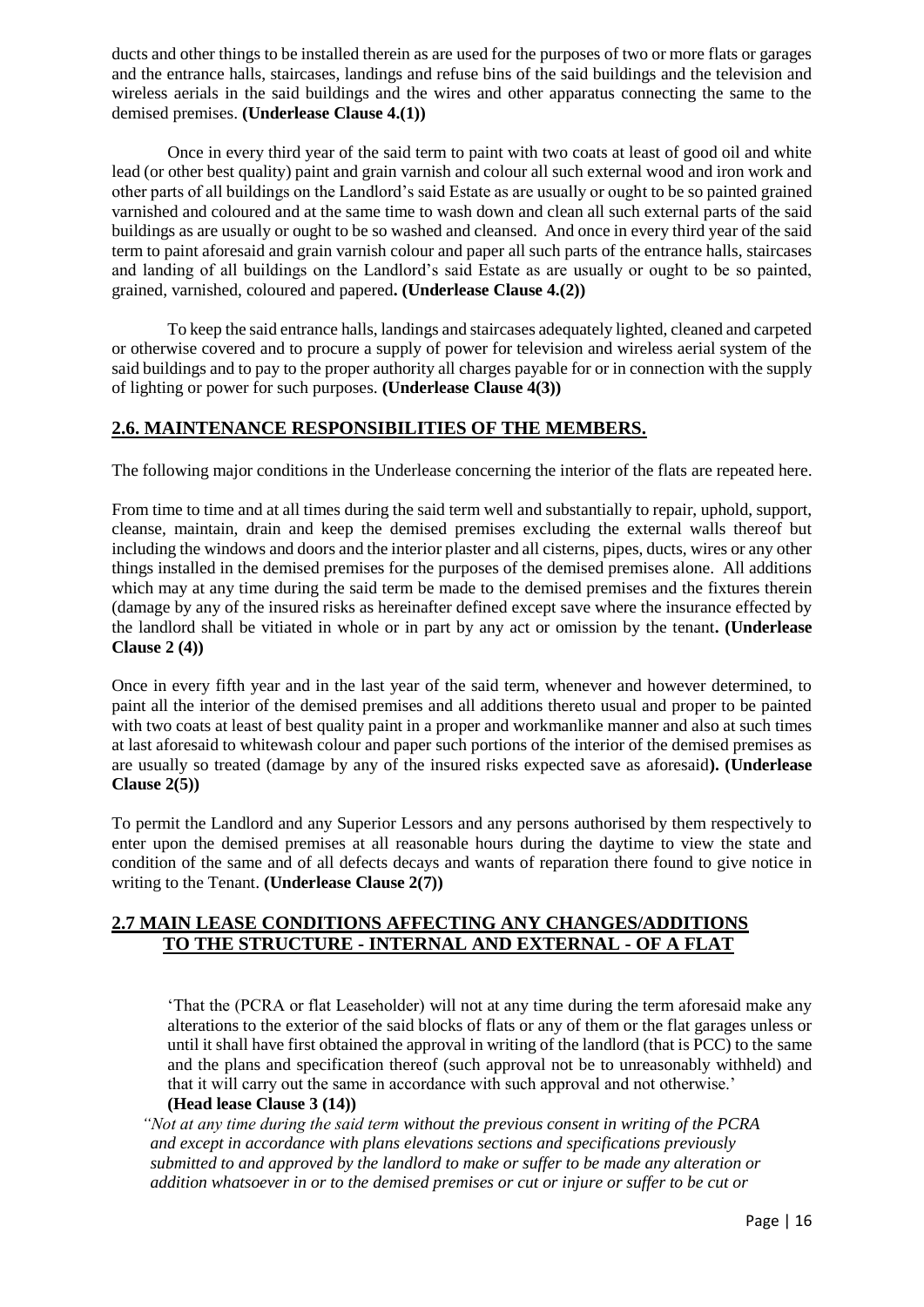*injured any of the main walls, timber girders, ceiling roofs or floors thereof. Provided always that the PCRA may as a condition of giving any consent under this clause require the Tenant to enter into such covenants with the PCRA as the PCRA shall require in regard to the execution of any alteration or addition to the demised premises and the reinstatement thereof at the determination of the tenancy or otherwise."* 

#### **(Underlease Clause 2(11))**

 As will be clear from the above two Lease conditions approval in writing will be required together with some restrictions. However in interpretation of them it is the general intention to be helpful in allowing members to achieve their objectives provided they meet the Lease conditions and other members' interests notably with regard to safety, disturbance and the use of communal areas.

Equally as can be seen from the particular Lease conditions any and all changes or additions require written approval. They will be STRICTLY ADHERED to for any impact on the EXTERIOR. However where internal work is involved if it has no external implications, does not change the structure, does not involve the use of communal space (loft or utility room) and has little or no impact on other residents this will be waived but note parking restrictions to contractors automatically apply.

If major work is to be done the Directors reserve the right to involve a surveyor or make a stipulation by covenant, which would be drawn up by the PCRA's solicitors, charges met by the resident. In addition to ensuring compliance with Lease conditions the objective also is to agree mutually with a resident how the work is done to diminish the inevitable noise and disturbance to other residents.

In the first instance the Managing Agents need to be informed in writing about intentions to have builders alterations, (including kitchen unit/bathroom suite replacements, central heating or electrical work) carried out well before it is planned to begin the work – a minimum of 4 weeks to allow sufficient time for consideration to be given by the Managing Agents and the Directors as appropriate. Many such applications will be straightforward but all but the most minor will require written permission before the work commences.

To assist members in this respect SECTION 2.8 gives details of what aspects need to be covered, any limitations and the preferred method as relevant. It would be helpful if members, when first applying to the Managing Agents, would state their proposals for each relevant aspect providing the information laid down in SECTION 2.9.

There are a number of standard situations relevant to these covenant's terms as follows-

#### **External Changes.**

In each case full details including those aspects covered in SECTIONS 2.7 & 2.8 must be submitted in the first instance to the Managing Agents. Where permission is required from PCC they will advise on the correct approach. The Managing Agents where necessary will discuss the matter with the Directors. It is considered very important by both PCC and PCRA that the style, colour and appearance externally are fully maintained as it is now, in particular.

- a) i) The windows any replacements must follow the same style proportion and dimensions notably with top opening windows. They must also match adjacent flats.
	- ii) All works must be carried out in accordance with the requirements of FENSA [www.fensa.org.uk] and a copy of the FENSA (Fenestration Self Assessment scheme) certificate must be made available for inspection by the Managing Agent on completion.
	- iii) It is of particular importance that proper support is given to the surrounding brickwork
	- by ensuring that the new window is NOT inset into the brick opening.
	- that the window itself has internal metal reinforcement, as is usually the case now and that there is no significant gap between the top of the window frame and the brickwork.
	- OR that a lintel is inserted above the window, without changing the external appearance.
- NB From this point on, for any new or replacement UPVC windows, failure by the member to ensure the above will mean that the costs of repair of any future cracking of the brickwork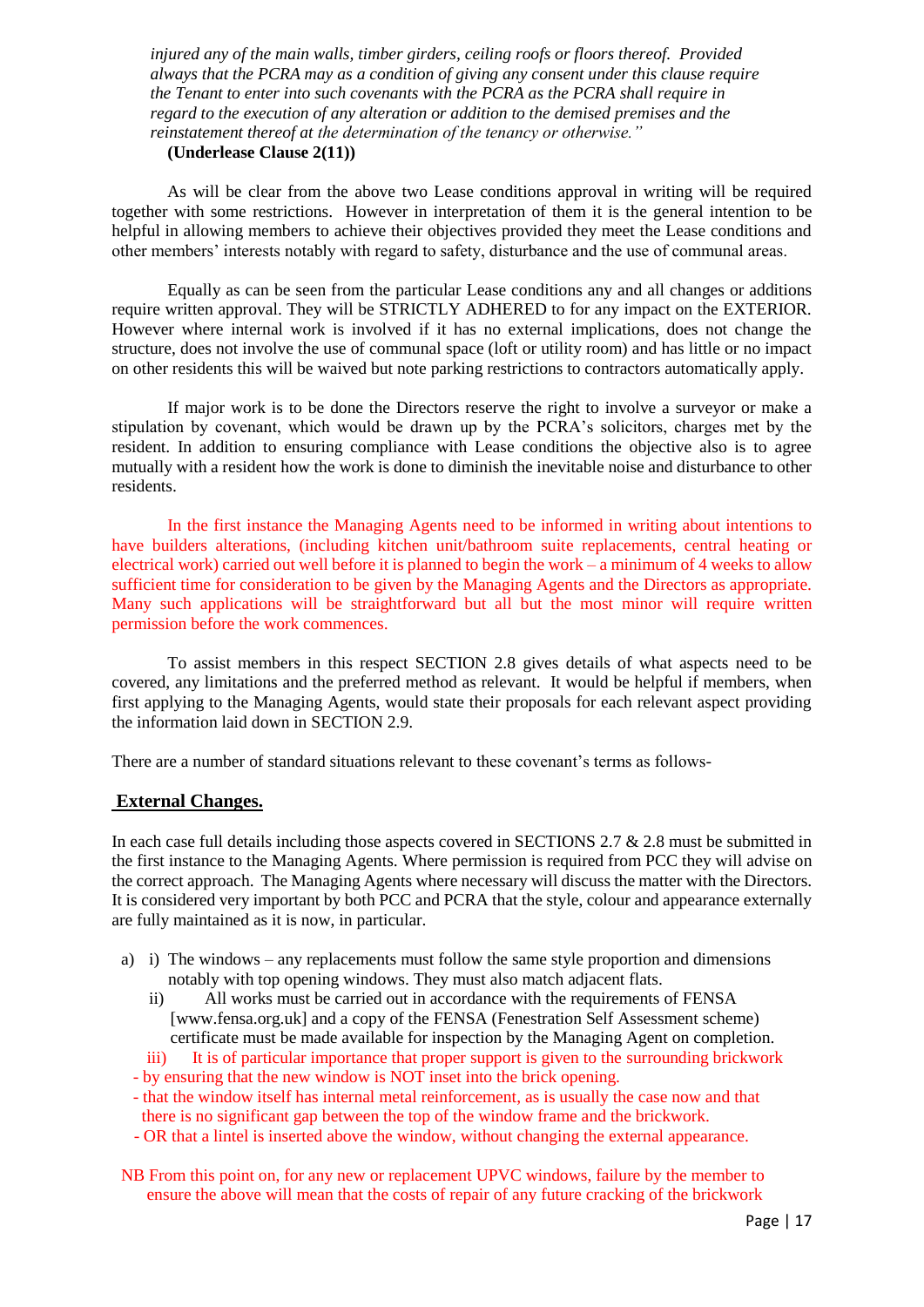will have to be paid by the member or his successor in title.

Application must be made to the Managing Agents with full details.

 NB Consideration will be given to allowing one window at the back or possibly at the side to be side opening to allow easier exit by residents in case of a fire.

b) Flat Entrance Doors – similar points apply in that any replacement must match the original. It is highly unlikely that UPVC will be suitable.

#### **Internal Changes.**

The Lease conditions must be strictly followed but in particular the following limitations apply

#### **Structural changes to the walls, floors or ceilings.**

#### **1. In the removal or modification of load bearing walls or structures.**

 This will only be allowed in very limited circumstances, which involve minor changes for example, the widening of door openings. In any event this will require design supervision and approval by a qualified architect or surveyor.

#### **2. The removal or modification of non-load bearing walls or structures.**

 This will be allowed in special circumstances. It will require verification by a qualified architect/surveyor that the structure is non-load bearing.

#### **3. Floors.**

Generally none are allowed although there might be exceptions for the ground floor.

#### **4. Ceilings.**

 Limited to the plasterboards for all flats. Special checks will be made for the top floor bearing in mind possible impact on the roof space, and its contents and safety. In any event the PCRA may involve of a surveyor whose fees will be charged to the member.

#### **Ceiling Lights.**

 Of particular importance with regard to safety is the situation where a top floor member wishes to install ceiling lights. In this case written approval is required from the PCRA to ensure that they are installed by properly qualified electricians and that the appropriate certificate is issued and copied to the Managing Agents.

#### **Roofspaces.**

These are communal property with the PCRA being directly responsible for the (shared) water supply equipment and any matters which affect or could affect safety.

At the present time there are a variety of problems and limitations including changing safety regulations, which will need addressing at some point in the future. Accordingly the PCRA need to approve and record information on any additional changes proposed by residents. These include insulation, electrical supplies, water containers and central heating pipes. Thus any changes require notification and written approval. It should however be noted that the addition of any water containers is very unlikely to receive approval.

NB. See also the Schedule Regulation No. 26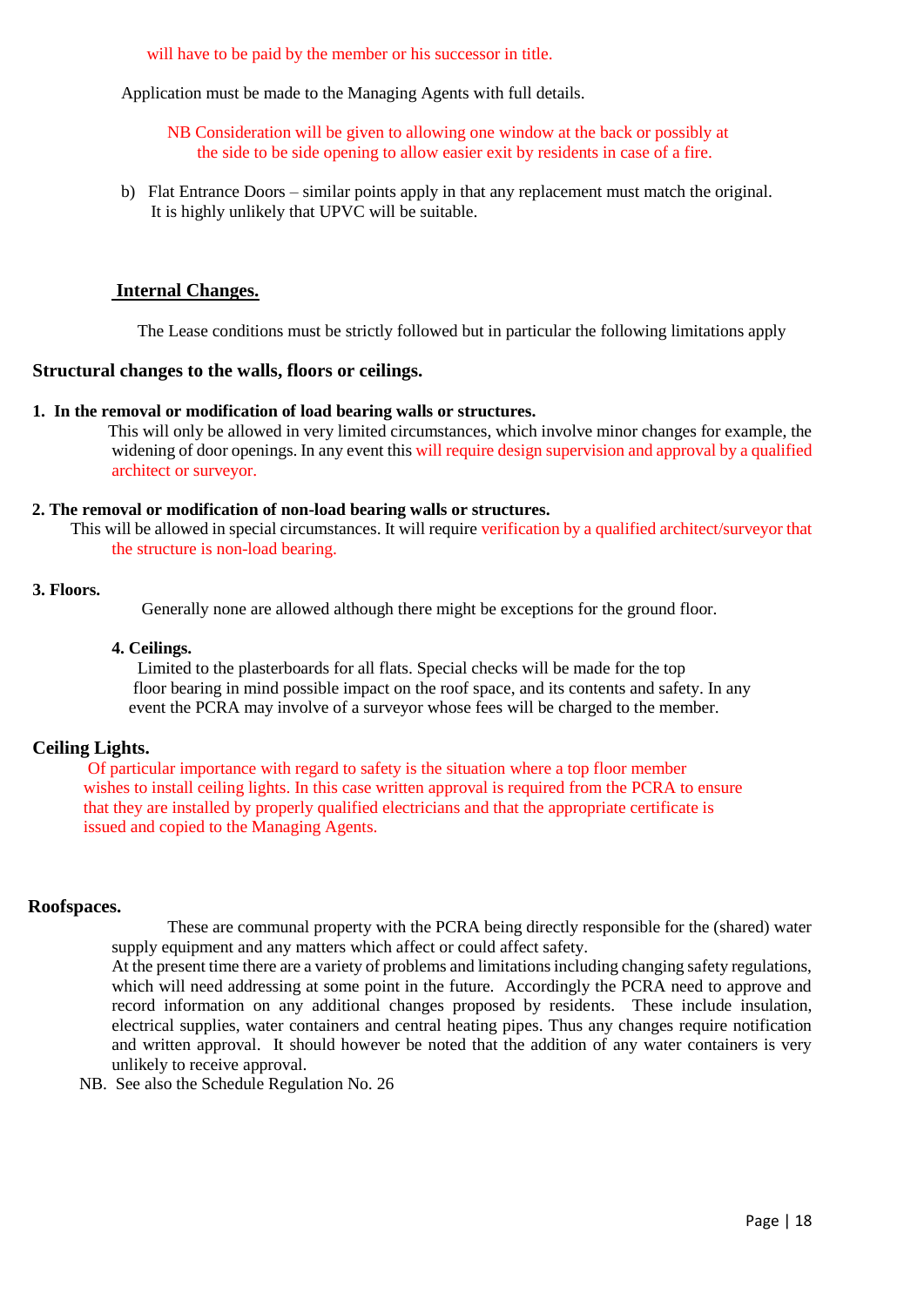### **Utility Rooms.**

These areas, with the exception of No 39, are communal property. Whilst written approval is required for any changes it is primarily to ensure that certain matters including safety are properly covered, that access by other residents or contractors is not limited and that access to water supply systems is also straightforward.

It has been discovered, following a professional survey that all the Utility Rooms have asbestos containing materials, specifically the floor tiles and the ceilings.

To stay within the relevant Government regulations on asbestos any modifications to the Ceilings or floor tiles are BANNED. Should it be found that this has been ignored by a member, or a contractor employed by a member, then the problems will be rectified by the PCRA and the member charged for the costs involved. Members should also ensure that any contractors employed by a member to carry out work in the Utility Rooms, on say the electrical or gas installation, must be warned of the presence of asbestos containing materials.

 Equally to stay within Government Fire Safety regulations (to prevent the spread of any fire) any requirement to route wiring or pipes through the walls to a flat must receive written authority from the PCRA - as the modifications to the walls will require sealing. If this is ignored then the matter will be rectified and the member charged.

#### **The Installation of New or Replacement Gas Central Heating.**

Whilst much of this will be internal there may also be some external work involved. If this involves

- 1. Putting a new vent and/or discharge pipe through the walls. Authority for this will be given only if the pipes are NOT VISIBLE from the front elevation of the flats.
- 2. Putting a new vent pipe through the roof. This will NO LONGER BE ALLOWED due to the extensive re-roofing work carried out in 2003, its associated warranty and the cluttered nature of the roofspace.
- 3. Running central heating pipes through the loft space. This will in future ONLY BE ALLOWED IN SPECIAL CIRCUMSTANCES together with conditions, due to the much cluttered nature of the roof space.
- 4. In the case of replacement systems the existing vent or pipe exits must use the existing exits or if new exits are required permission must be sought from the PCRA.
- 5. In any event any pipes or vents must be coloured black.

 NOTE: See also SECTION 2.2 Resolution 5 which requires any new or upgraded system to be one that does not require water storage in the roof space.

### **The Installation of New or Replacement Kitchen or Bathroom Fittings. Again whilst much of this will be internal, if there are any external requirements then**

- 1. In the case of replacement systems the existing vent or pipe exits must use the existing exits or if new exits are required permission must be sought from the PCRA.
- 2. In any event any pipes or vents must be coloured black.

### **2.8. RESTRICTIONS REGARDING FLAT ALTERATIONS EXTERNAL OR INTERNAL WHEN CARRYING OUT THE WORK REQUIRED**

It is the intention of the Association to facilitate members in carrying out work in or on flats, provided that:

#### **Lease Conditions are adhered to.**

Notably: EXTERNALLY regarding look, appearance and conformity. INTERNALLY regarding structural integrity and noise generation.

#### **There is no significant impact on communal areas.**

 Notably in the roof space and utility rooms, especially regarding safety and any effect on PCRA responsibilities.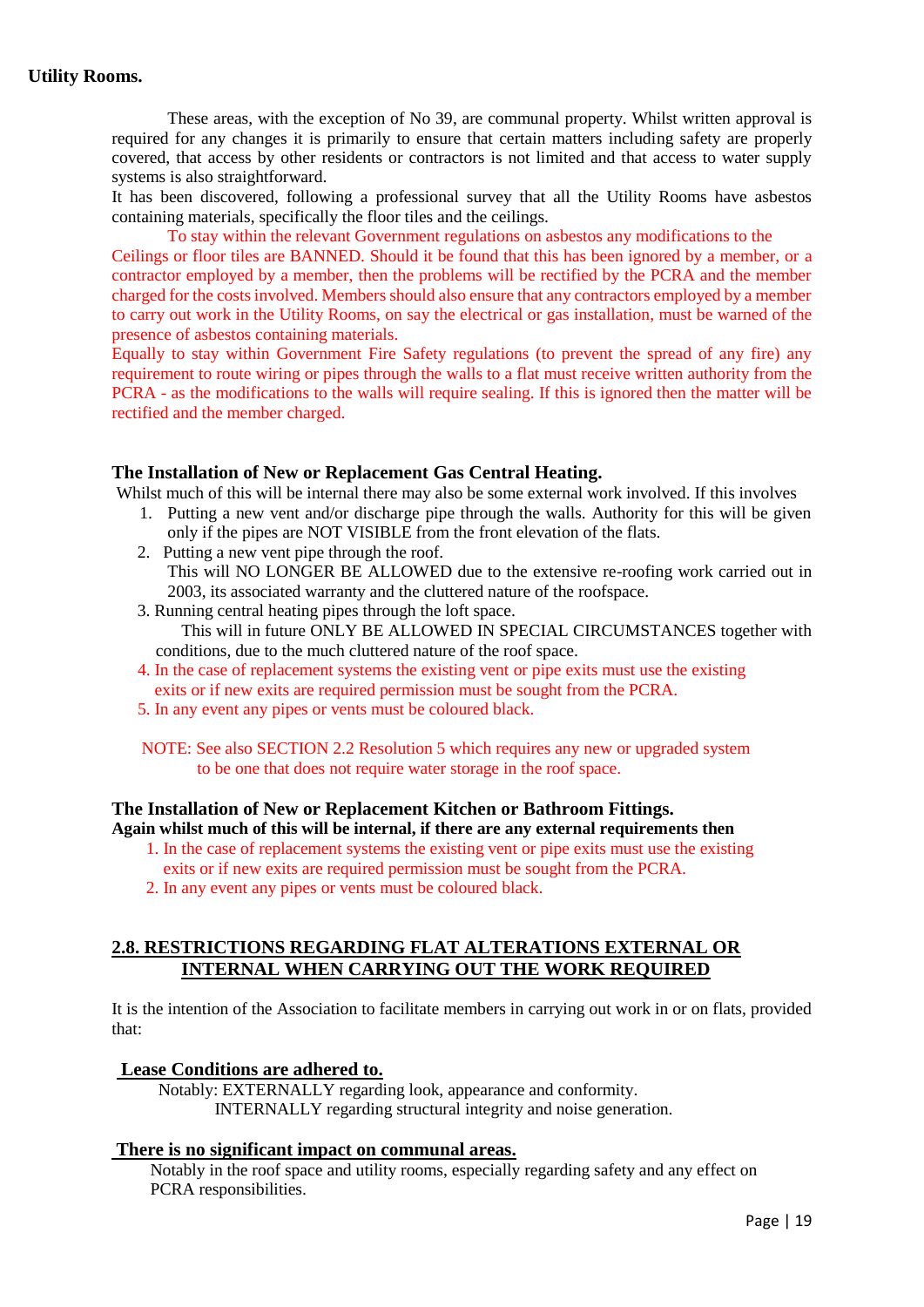### **Hours of working.**

 Except in emergency these are restricted to 8:00 am to 6:00 pm Monday to Friday (excluding Bank Holidays).

#### **Protection of communal areas against damage or dirt**.

- **1. Hallways/landings** by dust sheets, which must be removed at the end of each working day.
- **2. Banisters** by padded material in such a way that the banisters can still be used safely which, if so, may remain throughout the job.
- **3. Stairs** by dust sheets. However unless safety of use can be guaranteed this can only be used when actually transporting materials or waste.

 Note: - Under Lease conditions the member is responsible for any damage and for cleaning the carpets if they have been soiled.

#### **Free passage through communal areas.**

 Fire regulations require that no equipment or materials should be allowed to block free movement through the common areas.

#### **Use of skips.**

 The main condition is not impeding the free flow of traffic. In general terms skips can only be located in a limited number of places.

- 1) In the Main Drive by The Lodge, such that it does not impede traffic. If required overnight permission must be sought from PCC.
- 2) In the Spur road by the Molyns tree adjacent to the hedge but not impeding the gate.
- 3) Behind Molyns by the hedge in the garage area but such as not to impede access to the garages.

Variations are possible but these will be limited and require approval.

- On the Spur Road for very short periods providing it is a mini skip and not overnight.
- Outside Marmyon a mini skip and only for a short period, not overnight.

NB In all cases any skips staying overnight must be lit.

#### **Parking.**

Tradesmen parking their vehicles must park in the visitor's places and not on the road except for shortterm loading/unloading.

### **PARKING ON THE SPUR ROAD PAVEMENTS OR ON ANY DOUBLE YELLOW LINES IS PROHIBITED.**

#### **For intermediate periods vehicles may be parked at the corner of the Spur/Main drive or by the Molyns roundabout.**

#### **The Regatta Period.**

 No work or parking whatsoever is allowed during the 5 day Regatta period and should be avoided on the main drive for the three weeks before Regatta so that PCC business is not impeded.

#### **Noise Levels.**

From time to time there will be a need for high noise levels. However in order to minimise the impact on other residents.

- It should be limited to between 9.00 am & 4.00 pm
- It should not last continuously all day.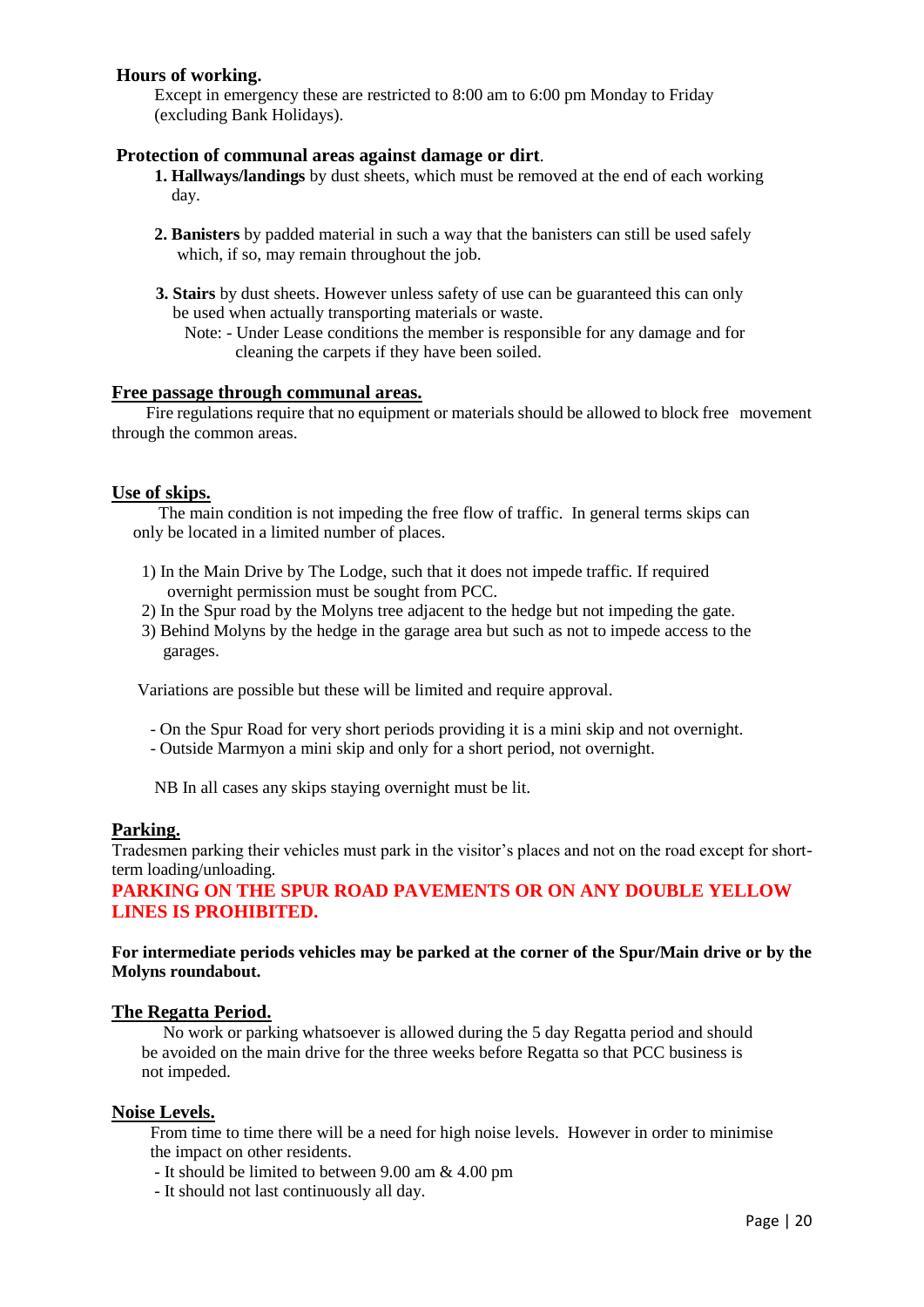- 24 Hours notification should be given to all residents of the house.

### **Supervision and Control.**

The owner must be at the property to supervise. If not, then the Association must have a contact name and telephone number of the individual in charge, in case of problems or failure to meet the conditions. It may be made a condition of approval for a contractual arrangement to be entered into with the contractor.

### **Removal of Waste-Units and Material.**

Arrangements must be made for the removal of all unwanted items including waste materials, preferably by the Contractor carrying out the work.

South Oxfordshire Council will only remove household waste when placed in the appropriate container

### **ANY SUCH MATERIAL IS NOT TO BE LEFT OUT FOR REMOVAL BY THE CLEANERS.**

### **2.9. INFORMATION REQUIRED WHEN A PROPOSAL IS SUBMITTED.**

As well as appropriate details in the form of plans, specifications etc it is suggested that when work is being considered by a resident the various aspects covered in SECTIONS 2. 6 and 2.7, as to the general requirements and conditions regarding the carrying out of work, should be raised with the contractor. From that, relevant information according to the following list can be provided at the time of the application for approval.

- 1. Likely start date.
- 2. Likely duration.
- 3. Hours of working.
- 4. Any special requirements outside specified working hours.
- 5. Protection of communal area against damage. Stating whether the standards referred to in SECTION 2.8 will be adhered to or whether alternatives are proposed.
- 6. Skips-whether a skip is required, where it is proposed to be located and for how long.
- 7. Parking details especially if the contractors have any special requirements.
- 8. High noise levels. Whether the work will involve high noise levels and if so for what periods. Typical noise situations would be: Knocking walls down, tile removal.
- 9. Set of architects plans and approval from South Oxfordshire District Council Building Control.
- 10. Control and supervision details, in particular whether the applicant will be there. If not, who the contact is (name and telephone number) if problems arise.
- 11. If load bearing structural modifications are proposed and approved by the PCRA, the name and number of the professional who will supervise their implementation.

### **2. 10. COMMUNAL AREAS.**

#### **Garden Maintenance.**

The Association employs a team of gardeners and cleaners to look after the estate. This is done by maintaining the grounds to a good standard and carrying out such activities as waste disposal, replacement of failed communal area lamps and gritting the paths in icy weather.

Members are requested not to give instructions to the gardener on any matters affecting their gardening or caretaking duties. Instead if a member has a request, a suggestion or a complaint, then this should be made to the Director delegated to deal with garden matters, see Section 2.1

The delegated Director takes responsibility for day-to-day control which includes –

a) All the various activities and the schedule to which they are being carried out with the aim of increasing efficiency including identification of -

-Any periods of overload and find solutions.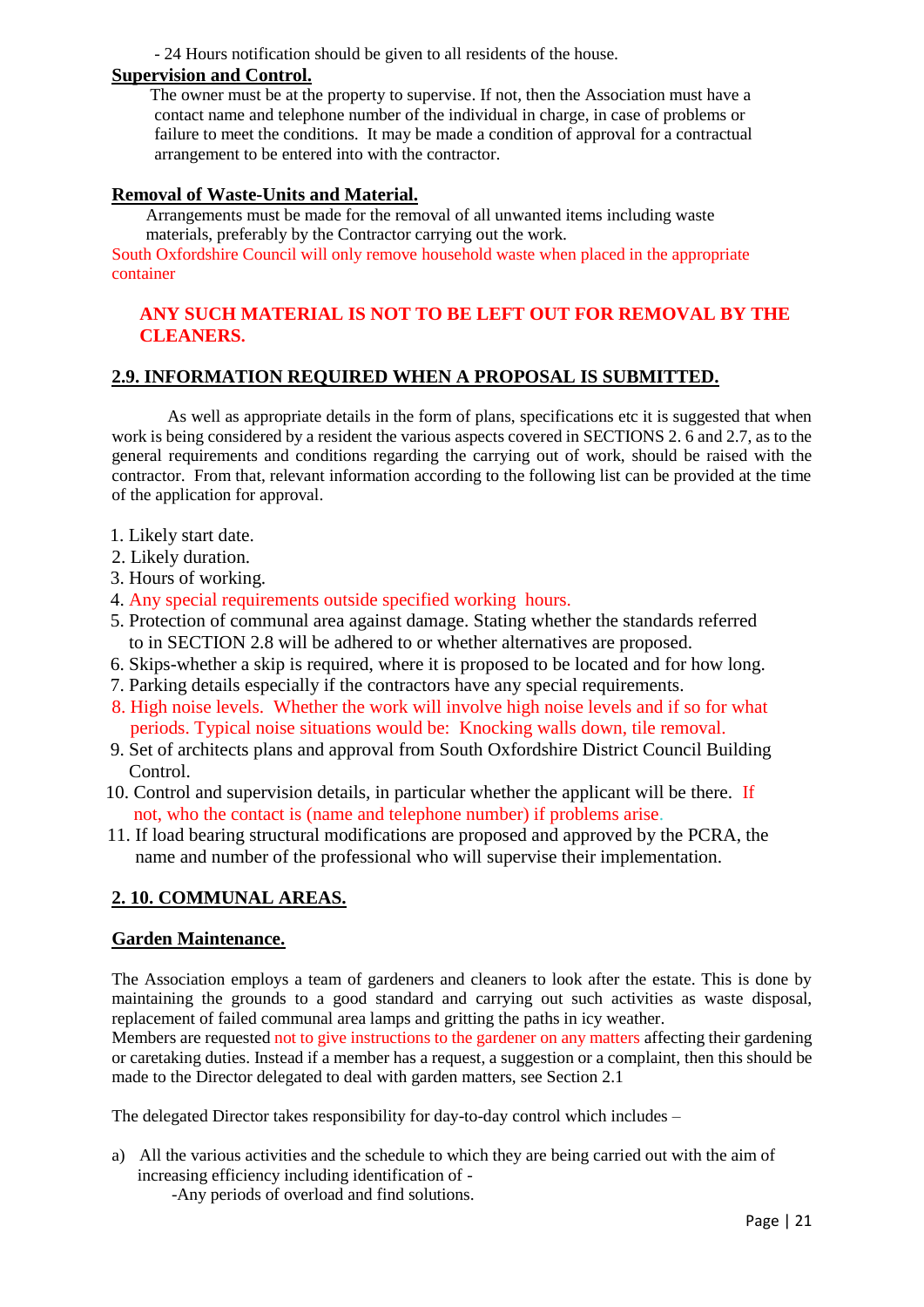-Any aspects that are not being kept up to date, and find solutions.

- b) Developing a long term plan to replace as necessary bushes or plants.
- c) Simplifying the activities wherever possible e.g. keeping bushes and trees at a manageable height, such that the gardener can keep them under control.
- d) Ensuring that building structures are not damaged e.g. by plants such as ivy.
- e) Ensuring that the areas of ground immediately adjacent to the buildings do not promote water damage to the brickwork e.g.
	- By making sure that ground levels are at least two bricks below the damp proof course.
	- Making sure that the first  $3 4$ " (of shingle) is kept well drained.
	- By ensuring that plants and bushes growing adjacent to the walls allow them to be free from damp.

#### **Tree Management Policy.**

The Directors consider that the trees are a valuable asset and have set

down a 'Tree Management Policy'. This has been discussed and approved by the

 Forestry officer at SODC. The Board have therefore resolved to follow sound arboricultural practice in the management of the trees on the estate. To enable this to happen professional advice will be sought at regular interval to assess the state and condition of the trees and from this develop 3 year plan. Any work carried out will be to BS3998/2018 where applicable.

### **2.11. HEALTH AND SAFETY.**

 With the increasing emphasis now being placed on Health and Safety and in particular because of the recent enactment of a variety of Government regulations, the Directors found it necessary to focus their attention on this matter during 2008. Inevitably they will have to keep these matters under review, as there remains a great deal of uncertainty about what is legally required and what is merely advisory. So far it has been difficult to get a clear statement as to

who is the enforcing authority and in particular how they will interpret the legislation.

Nevertheless, because of this legislation, the Directors arranged for three surveys to be carried out in 2008 covering the common areas.

- 1) To establish the presence of any asbestos.
- 2) A Fire Risk Assessment.
- 3) A 5-Year Electrical Wiring Assessment.

#### **Asbestos.**

On the  $17<sup>th</sup>$  April 2008 a survey was carried out in the Common areas of the Estate - the Hall, Stairs and Utility Rooms, the loft spaces, the Lodge and the garages and workshop areas in accordance with the requirements of the Health and Safety Executive guidance document MDHS100-Surveying, Sampling and Assessment of Asbestos Containing Materials, in order to locate and identify the presence of any asbestos containing materials.

 The report showed that materials containing asbestos had been identified in three locations, specifically in all the Utility Rooms- the Asbestos Ceiling Insulation Boards in the ceilings, the floor tiles (those that had white flecks in them) and also in the lodge toilet-the WC cistern. However it also showed that the asbestos content presented a low or very low material risk and required no remedial action with the exception of the asbestos ceiling insulation boards, which needed 'encapsulating'. It further recommended that the other identified locations could be dealt with by applying suitable asbestos management control techniques.

- A. The Directors accepted the recommendations in principle.
- B. They have made arrangements for any damaged or missing floor tiles to be replaced with non-asbestos containing ones, on an ongoing basis by the Managing Agent, as required by the regulations.
- C. The Utility Room ceiling tiles have now been encapsulated by plaster board and using a relevant rubber based paint according to the advice given in the Health and Safety Executive document A7-asbestos essentials.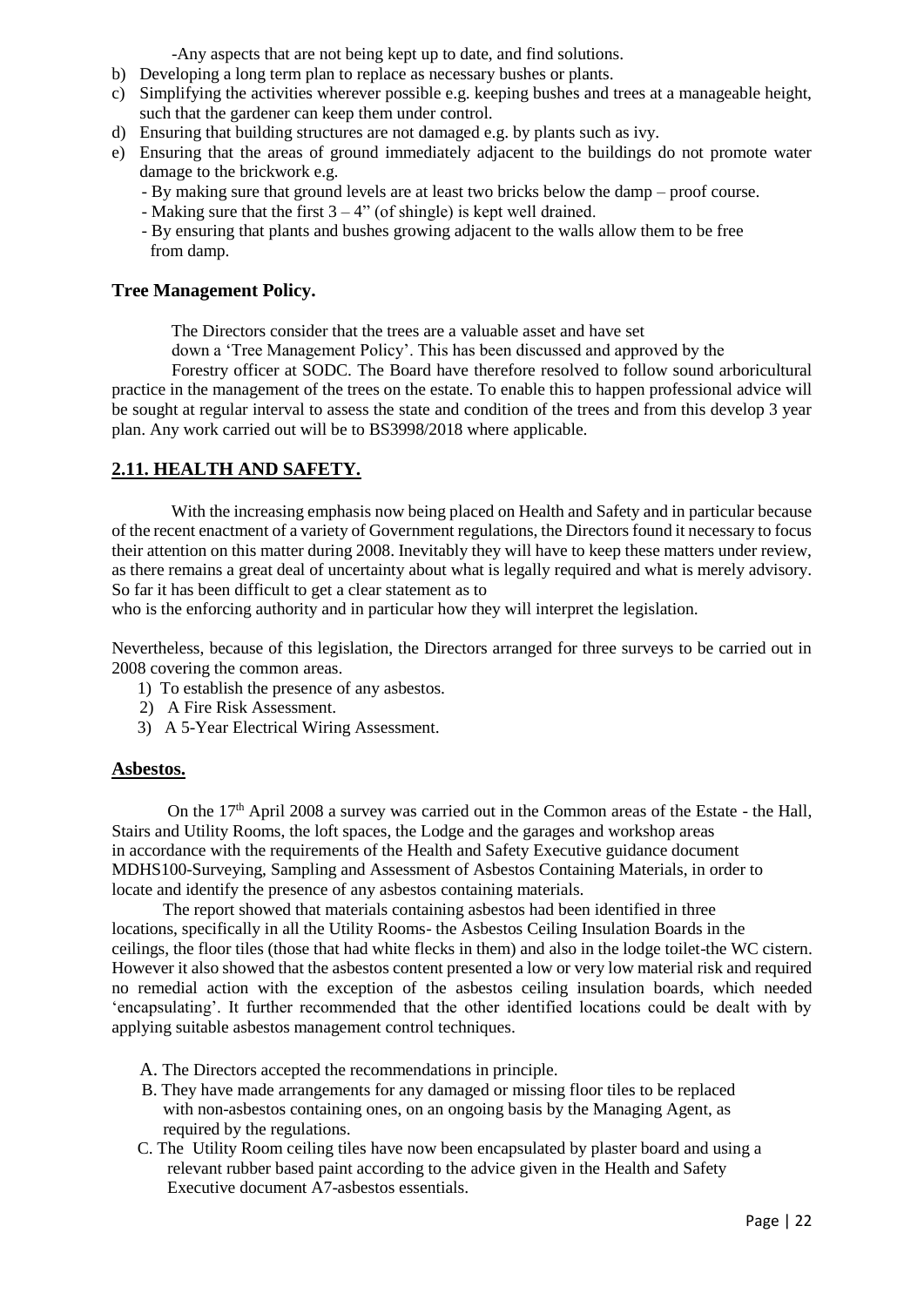### **Fire Safety.**

For the benefit of everyone members are very strongly advised to take some precautions in their own flat. This should include such items as a fire blanket, a fire detector in the kitchen and at least one smoke alarm elsewhere in the flat. All flats now have a fire detector and sounder, fitted in 2013. See below. Free Fire Safety Services are offered by Oxford Fire Services. This amounts to a survey of the premises, fire safety advice and the fitting of smoke detectors. The number to call is-01865 842 999.

A FIRE RISK ASSESSMENT was carried out in June 2008 (and continues to be re assessed at least every 5 years) to the requirements of the Regulatory Reform (Fire Safety) Order 2005 Guidance Note covering Sleeping Accommodations in all the Common areas of the Estate which included a survey of Fire Risks on the premises, the means of escape, the means of detecting and warning of fire, the means of fighting fire plus training

The report identified a number of problems and limitations, which overall determined that the premises were deemed at a MEDIUM RISK level. Action has been taken on the risks identified. A fire box has been provided and is located on the Lodge front wall. Fire Hydrant servicing: the three located on the estate are now subject to an annual check/service.

Fire Extinguishers are only required in the lodge hut and store rooms and are subject to an annual check/service.

The major areas of concern in the survey was the lack of Fire Alarm Systems, Fire Doors and Emergency Lighting in the stairways and utility rooms of all Houses. An Order by SODC required the Directors to install these, and the Board decided that it would be advisable to fit in addition fire detectors and sounders in each flat. The work on these safety provisions was completed in 2013 at a cost in excess of £100,000.

The **fire alarm system** is seen as a precautionary measure to give early warning of any fire that breaks out. The system in each block is wireless and a fire in any flat or in the common parts will sound an alarm in all flats. The system is tested weekly. The **emergency lighting** will continue to operate if the normal lighting is compromised. The installation selected provides for stairway lighting to be permanently on at a low level, **Fire doors** have replaced all the existing doors into the flats and the Utility Rooms and are designed to protect residents within their flats if fire occurs in one of the high risk areas. It is a requirement that door closers should be fitted to help ensure the doors remain closed.

### **The 5-year Electrical Wiring Check.**

This was carried out in September 2013 and again in August 2018 but limited to that in the communal areas. It identified a number of problems requiring rectification, some urgent, some less so. A main conclusion was that the actual PVC wiring was in good condition.

 During the above wiring check it was also discovered that a number of flats had both consumer units and wiring that no longer met current IEE regulations. The wiring of the old rubber insulated type is generally considered to be dangerous and should be replaced.

 However, whilst the IEE regulations are not retrospective, any members requiring changes to their installation may well find it impossible to find a properly qualified and registered electrician to make the changes without them insisting on having any old wiring changed before they will issue a Compliance Certificate. Other factors should also be borne in mind when deciding whether to replace or not. These include that failure to use a qualified electrician is an offence. Failure to do so could lead to difficulty when selling the property. In addition Insurance Companies now take a much greater interest in such matters and in the event of an incident, if it was discovered that this could have been due to an installation that had not been carried out by a suitably qualified electrician, the claim could be refused,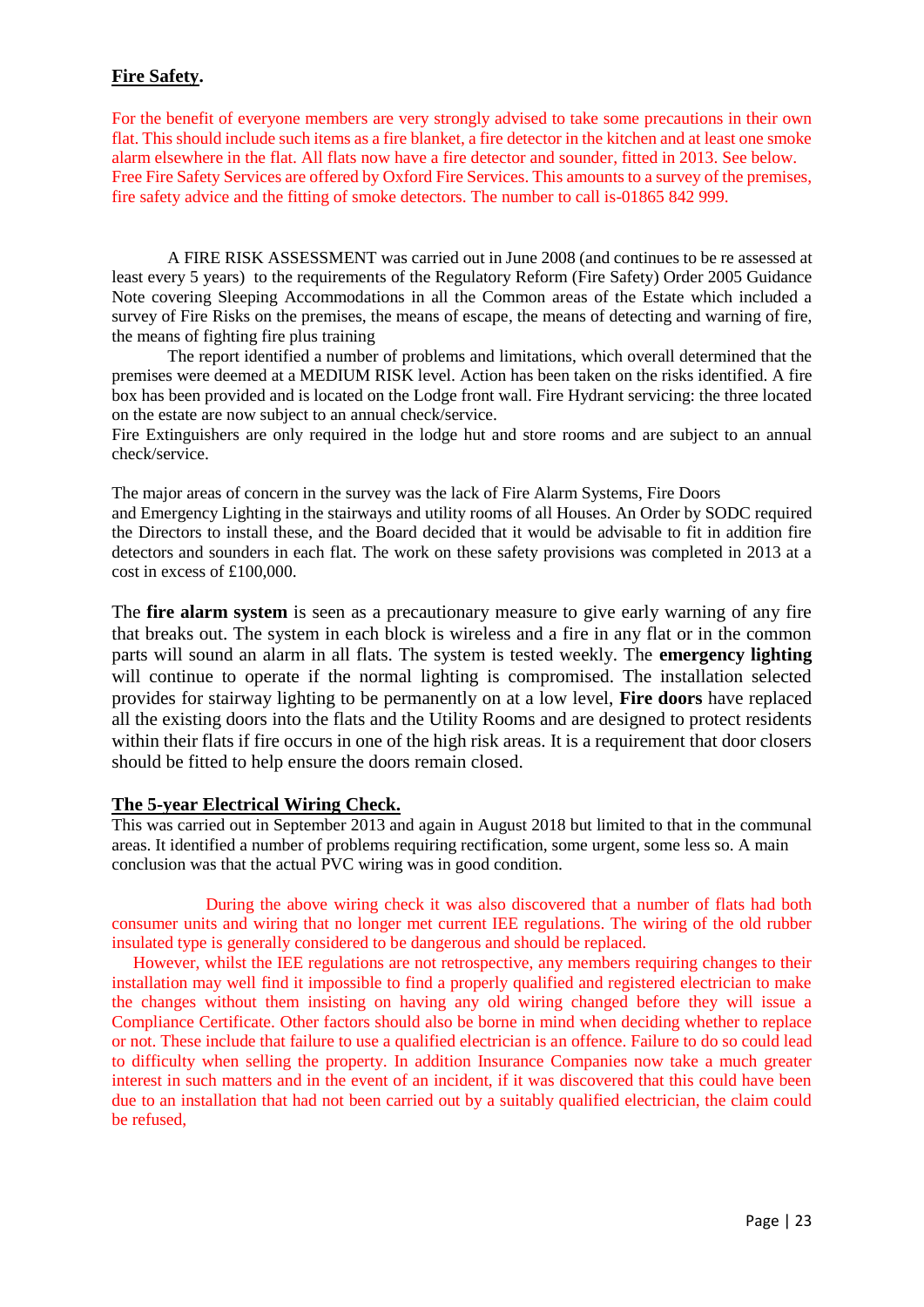### **2.12 SECURITY**

#### **Remote Access Door Control.**

All 8 blocks have systems installed

Some houses still have older, simpler, wired systems installed. The PCRA takes responsibility for their maintenance, in so far as this is possible.

Charles House had a system installed in 2006 which use radio transmission to communicate between the Main Control Unit and the Handset located in the flat. Grandison and Swinnerton have a telephone based system installed 2017/18

#### **Locking of Front and Back Doors.**

 Both the front doors and the rear utility room exit doors should always be kept shut, especially at night, unless someone is effectively on watch e.g. during the transportation of goods. However because these doors are also fire exits the doors should only be locked from the outside.

#### **Loft Access.**

Following the decision by the Directors, on the grounds of safety, to control access to the loft spaces by putting padlocks on all hatches in the communal areas these padlocks will be provided such that each block has an individual key with a master key to all blocks held by the Managing Agents and each Director. It will be a requirement that when a member requires or foresees access being needed by a contractor, information must be provided, to the Managing Agents, as to the reasons why and for what purpose the access is needed.

Keys will also be provided to top floor members upon request on condition that they will inform the Managing Agents when access has been needed and for what reason.

The gardener will also be given a master key for use in emergencies.

#### **CCTV**

All vehicular and pedestrian access is monitored and recorded by CCTV.

#### **2.13. GARAGES ELECTRICAL WIRING.**

All the garages were rewired in December 2009 following a safety report.

### **2.14. COMMUNAL AERIAL SYSTEMS AND OR EXTERNAL CABLING.**

#### **Communal Aerial Systems and Associated Cabling.**

### **Lease conditions which apply.**

1. Head Lease clause 3 (11) states

 'Not to carry out 'the erection of TV and radio aerials save as may be incorporated (by the PCRA) in the original design of the said blocks of flats as approved as afore said'

- 2. Underlease Clause 2(16) Schedule Item 10 applies 'No poles, masts, aerials or wires (for any purpose) shall be fixed outside the premises…
- 3. EGM March 2003 Resolution on the communal aerial system.

 'That members fully support the Directors interpretation of the Underlease Clause 2 (16) Schedule Item 15 regarding a prohibition on aerials and wires being fixed outside the premises, that this does not apply to any such provided by the Residents' Association for the general benefit but does apply to any provided by individual members for personal benefit which can therefore be removed as a breach of the Underlease conditions.

### THIS MOTION WAS PASSED UNANIMOUSLY.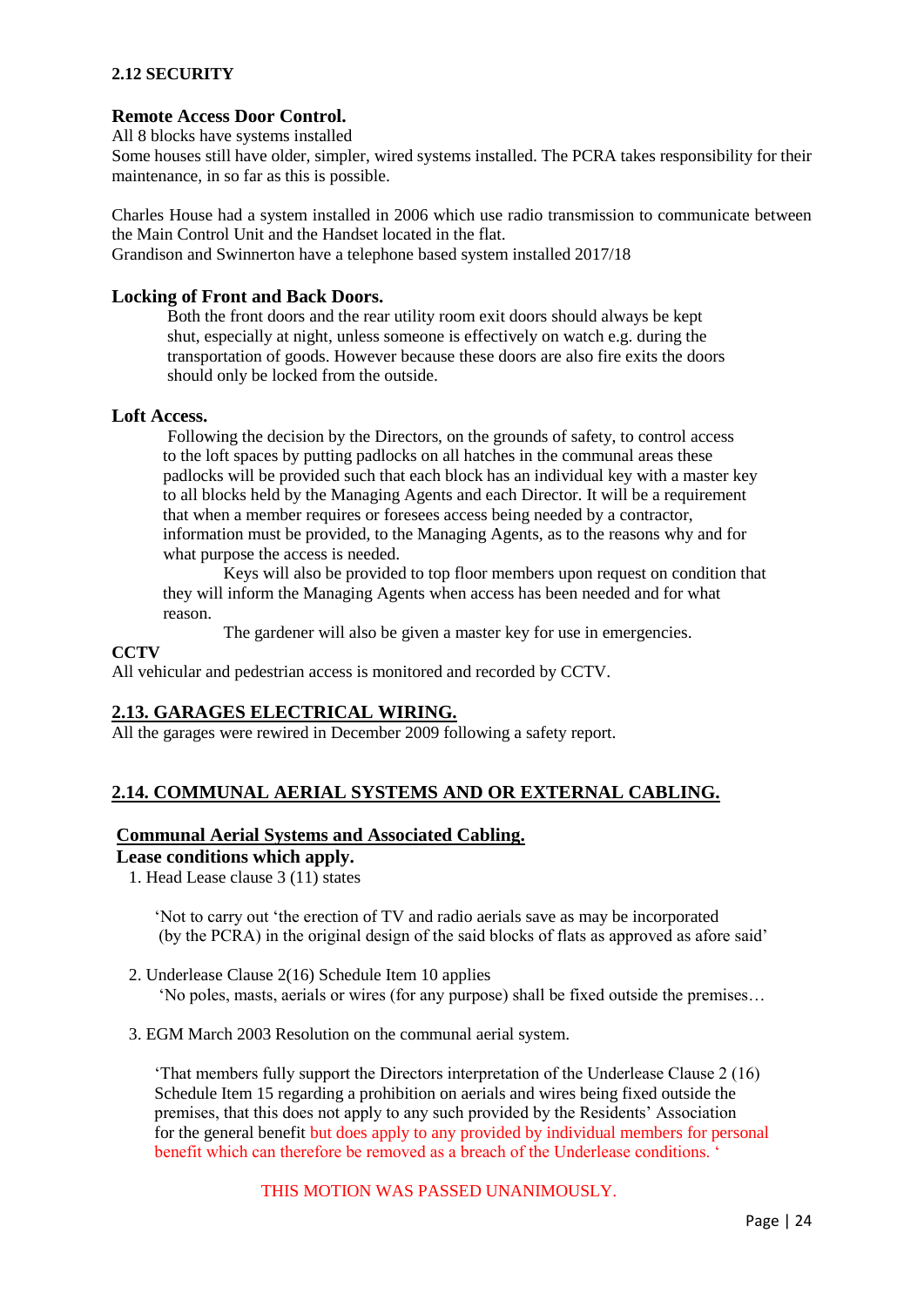#### **Background.**

 The Directors have provided a system which now includes Satellite (Sky), all 5 terrestrial channels and FM digital terrestrial (Freeview), DAB digital radio, Sky + and , where appropriate, CCTV security monitors.

 Given this approach no resident is allowed to interfere with the communal system. Any fault must be reported to the Managing agents. Neither alterations to the aerial wiring nor the provision of external wiring for the use by telephones will be allowed.

Terrestrial broadcasts come from the Hannington (near Newbury) transmitter. Each flat has two output points which allows both terrestrial and satellite reception. Digital audio radio reception can also be obtained

#### **Conditions for the extension of facilities.**

#### **Sky + and Sky Q**

 1. This can be provided by informing the Managing Agents who will make the necessary arrangements to provide the required second cable by instructing an installer

 (currently Reading Aerials) to provide this cable, which MUST be run closely adjacent to the existing cable and then enter the flat close to the existing entry point. The cost will be borne by the member.

 2. By the member arranging for a separate box and subscription, which it may be possible to do via the cable installer.

#### **Second Sky point.**

This can be met by the member paying for a separate box and (multiroom) subscription.

#### High Definition (HD) services.

 This is now available both from Sky and other services. If it is obtained from Sky members should note that Sky only markets it with a combined HD/Sky+ set top box. This in turn necessitates a second connection to the aerial system if the member does not already have Sky +

Relocation of an existing wall plate.

This will only be permitted where location and routing restrictions can be kept to.

- a) No cabling on front elevation.
- b) Very short horizontal runs.
- c) Vertical cabling behind drainpipes or at a junction of two walls.

Note: In addition top floor flats may be able to have the cable run internally.

#### **Tuning.**

New residents should note that their TV's and videos may require re-tuning.

 BBC1 is on Channel 39. BBC2 is on Channel 45. ITV 1 is on Channel 42. Channel 4 is on Channel 66. Channel 5 is on Channel 35.

 NOTE Sometimes automated tuning systems pick up a different channel especially for Channel 5 i.e. channel 37 rather than 35, which has poorer quality so check this.

#### **Fault Finding.**

If it is not clear that the TV set itself is faulty then;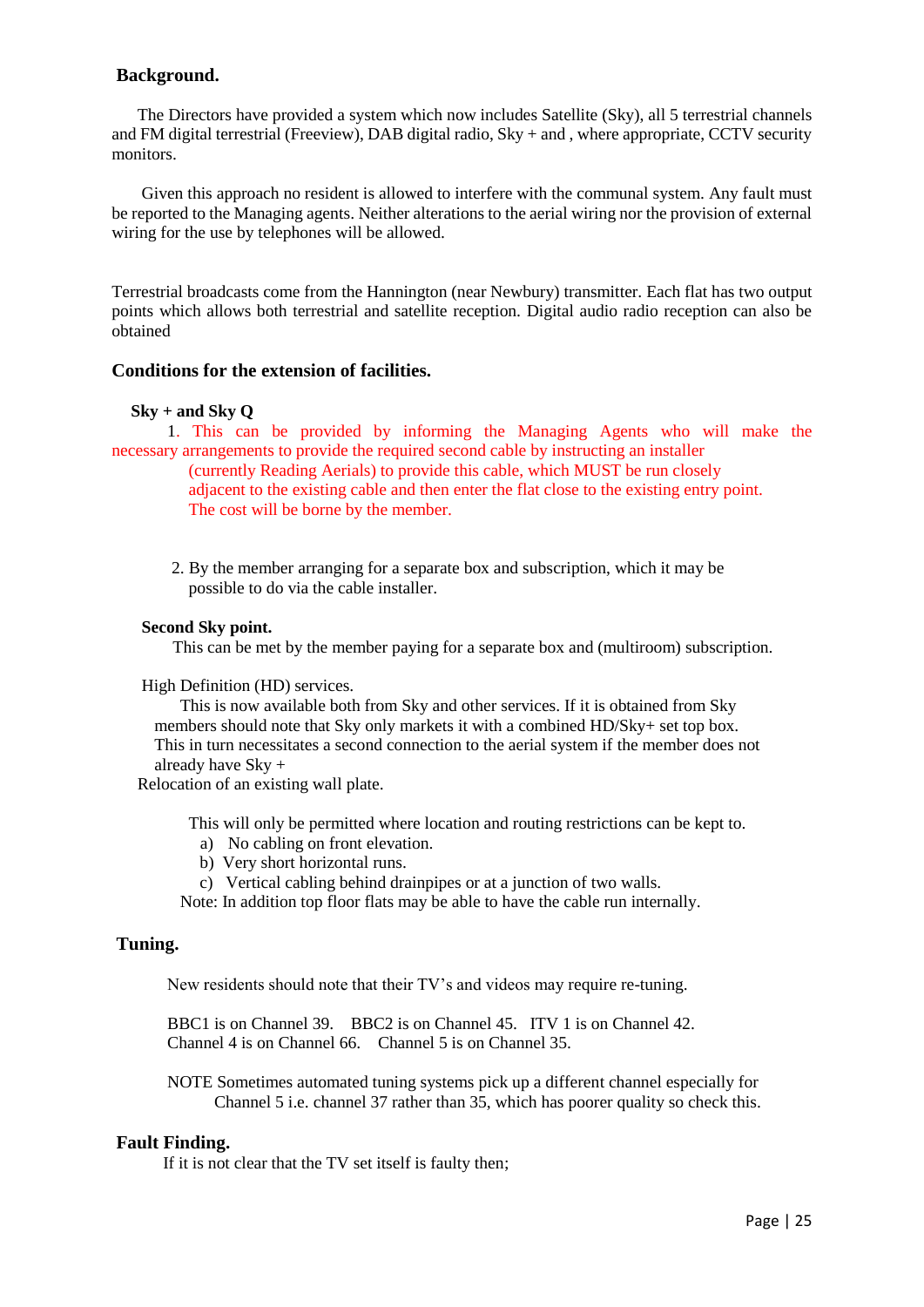- 1. If just one channel has failed it is likely to be the transmitter but check with a neighbour.
- 2. If you have two TV's fed from different points then, if only one has failed, this could be the aerial distribution unit in the top floor utility room. If both have the same fault then it could be the aerial system but check with another flat. If they do not have the same problem this is less likely.
- 3. If there is no reception on any channel and all sets in the block are affected then it may be that the power supply has been switched off or failed. Check
	- a) In the top utility room whether

1) the green pilot light on the Amethyst equipment is lit.

2) the power switch feeding the aerial equipment is on and working.

b) the Landlords mains supply in the ground floor Utility Room is on and working

#### From the various lease conditions covered earlier

EXTERNAL CABLING FOR ANY PURPOSE IS EXPRESSLY FORBIDDEN.

However there are a variety of ways by which the various requirements can be met.

#### **Security.**

 This will generally be provided by the PCRA, apart from Alarm systems where an external box can be placed only on a side wall.

#### **Computer Networks.**

Again there are a variety of systems which can use internally located wireless equipment or mains wiring to achieve this purpose but such systems are not communal.

### **2.15. ADVICE TO OWNERS WISHING TO LET THEIR FLAT.**

#### **General.**

 Owners of the UnderLease can let their property subject to receiving permission from the Directors of the Association.

However, approval will not be given unless –

- 1. Certain conditions from the Leases are incorporated in a Tenancy Agreement. For details see later. NB. These conditions are primarily those which apply to the Owner.
- 2. The Owner is prepared to enforce those conditions and promptly end the Tenancy if any of the conditions are seriously or persistently broken.
- . 3. A written application is sent well in advance to the Managing Agents, stating who the selected Letting Agents are, and with instructions to the Letting Agents to follow the 'Approval Process' as given below.
- 4. The owner must let the whole of the demised premises including the garage to the tenant.
- 5. The owner is required to pay the Managing Agents reasonable charges, for the work involved in organising the approval process so that the Directors can knowledgably and fully consider the application for approval. The charges so made will be not less than £100, whether approval is given or not.

The following general conditions apply –

- 1. The Letting Agent must be given a copy of this SECTION 2.15-which can be provided by the Managing Agents.
- 2. The Letting Agent is also instructed to ensure that the Managing Agents are kept informed of the Tenant's main daytime telephone number and emergency contacts together with any motor vehicle registration number.
- 3. If the Letting Agent changes, the Managing Agents must be promptly notified,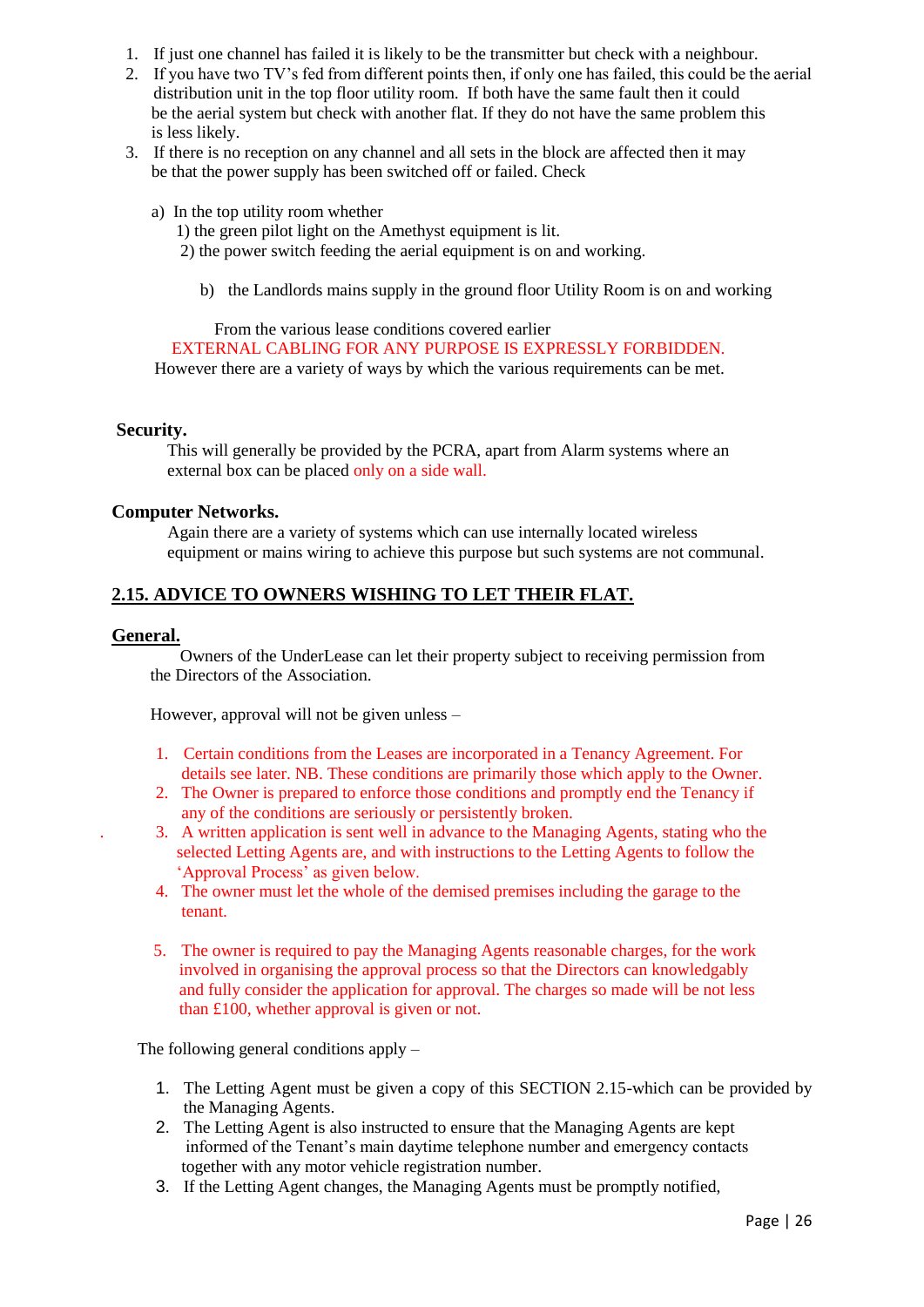preferably via a Contacts Sheet.

4. If it is proposed to change the tenant, then the Managing Agents must be notified and the process for obtaining approval repeated. The charges referred to in 5) above must also be paid.

### **Advice to Letting Agents.**

 Any marketing of the property must make clear the various conditions contained in this document to any prospective tenants. In addition, it should also be made clear -

- A. That the flats are not really suitable for children.
- B. That the flats are not particularly well sound proofed but that all residents are entitled to the quiet and peaceful enjoyment of their property and that the regulations applying to this aspect will be rigorously enforced.
- C. That there is only provision for 1 car, which has to be garaged at night.
- D. Animals are not allowed, unless under very special circumstances.

### **Approval Process.**

- **A) The Letting Agent will send a draft copy of the proposed Tenancy Agreement to the Managing Agent. This must incorporate the following conditions**
	- The Letting period must be for 6 months or more under a shorthold agreement.
	- Underletting will only be allowed to a Company if the permitted occupier remains in the property for the whole term of not less than six (6) months. In the event that the Company extends the lease, any change of permitted occupiers must be notified to the Managing Agents.
	- That a copy of the underlease, together with a copy of any additional regulations that have been made under clause 2(16) of the underlease, be given to the Tenant who must sign a document stating that both documents have been read and that the various conditions contained therein are accepted. Of particular importance are the following
		- a) Sub-Letting in whole or in part of the flat by the Tenant is not allowed.
			- Note: It is a condition of the lease that a garage cannot be let separately to the flat itself. However provided the owner of the lease rents both the flat and garage to a tenant the Directors will consider allowing the tenant to rent out the garage. To gain their approval application must be made, in the first instance in writing, to the Managing Agent and must be for rental by a PCRA member residing in one of the other flats on the estate for the sole purpose of garaging a car owned or leased by the member in question.
		- b) "Not to cause permit or suffer to be done in or upon the property any act or thing which may be or become a nuisance annoyance or danger or detriment to any owner or occupier for the time being or any other part of the estate".
		- c) During moving in and out no removal van must be parked either on a double yellow line or on the pavements and the stair and hallways must be protected.
		- d) The tenant must arrange for an emergency key holder, if necessary by nominating the Managing Agents who will use it only in an emergency.
		- e) That the tenant will use and occupy the premises throughout the tenancy as a private residential flat with a private garage and for no other purpose whatsoever. UnderLease clause 2 (10) applies
		- f) That the Tenant(s), together with anyone residing with them, must comply with any changes or new regulations which are introduced under the terms of the Underlease, but only from the time that the tenant is informed in writing of these changes.
	- B. The Letting Agent will inform the Managing Agent when satisfactory references have been received from a prospective tenant.
	- C. When the two procedures above have been satisfactorily completed the Managing Agent will inform the Directors and seek their approval.
	- D. The Managing Agent will then inform the Letting Agent of the decision.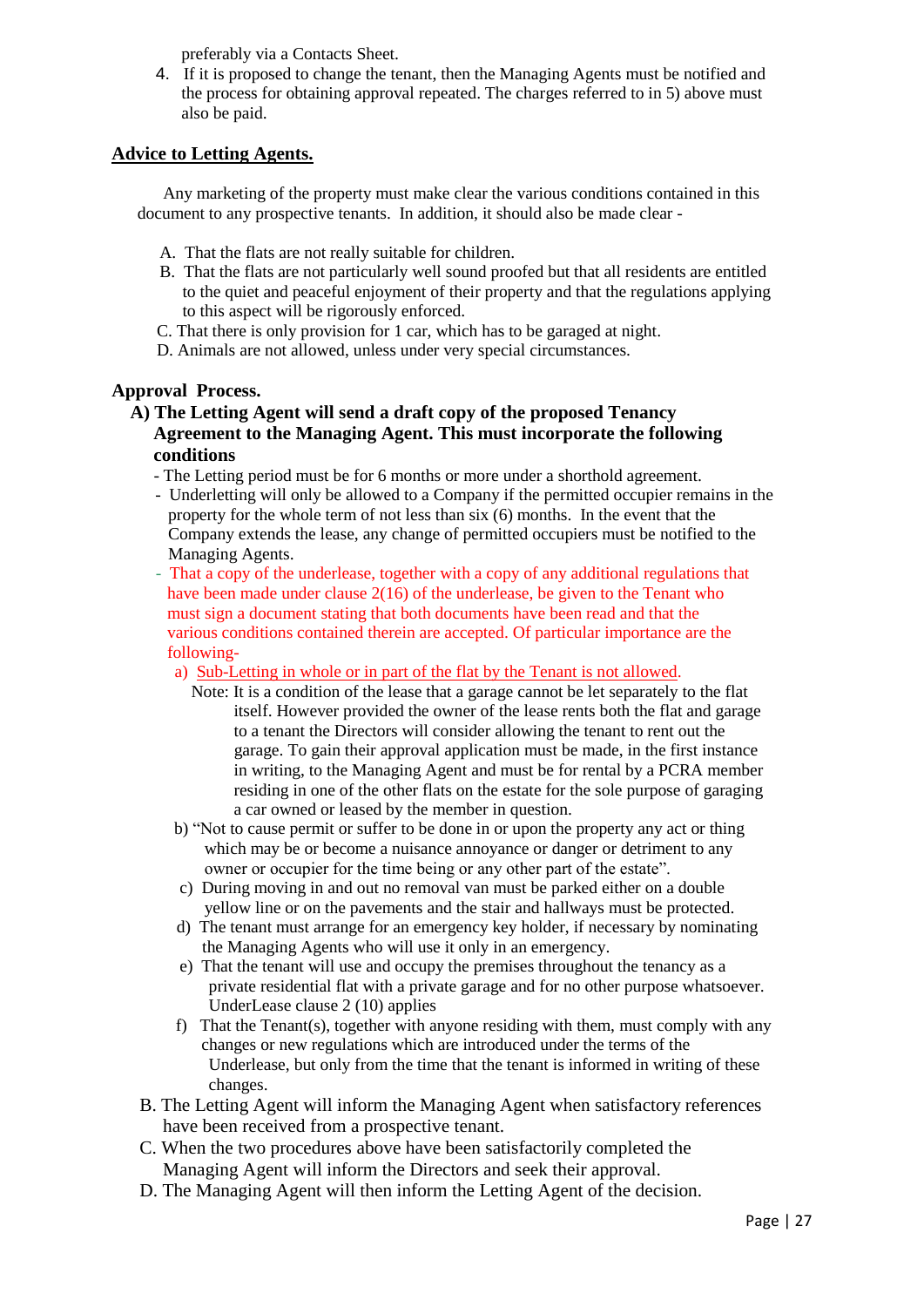- E. If approval is given the Letting Agent will provide the Managing Agent with a copy of the signed final Tenancy agreement and the date when the tenant will be moving in.
- NOTE: The relevant additional regulations referred to earlier are numbers 23 to 26 see SECTION 2.3.

#### **Changes of tenant**

 A new Contacts Sheet (copies available from the Managing Agent) must be completed and sent to the Managing Agent each time there is a change of tenant.

### **Safety Regulations.**

Landlords are required by law under various safety regulations to ensure that both gas and electrical installations and equipment are checked annually to ensure that they are safe. The PCRA may wish to know that this has been done and will require a copy of the relevant compliance certificates.

### **2.16. INSURANCE-BUILDINGS AND DIRECTOR'S LIABILITY.\*\*\***

Where damage is caused by something which is the responsibility of the PCRA then Chaneys will deal with the matter on behalf of the PCRA who will pay Chaneys fees. However, if the damage or loss is the responsibility of or is caused by a member then if that member or another member wishes to make a claim he must contact Chaneys, the procedures for which are covered below, as laid down by Chaneys.

#### **Procedure and Terms relating to Insurance Claims for members of the PCRA.**

When damage is caused and covered by Insurance there are certain specific procedures that need to be followed to make sure that any claim is submitted correctly. Whilst it is not always possible to ascertain who has caused the damage, particularly if it is caused by an outside source [such as vandalism, broken windows etc], very often in blocks of flats it is identifiable [water leaks, burst pipes etc] You must initially:-

- 1. Notify the Managing Agents in writing as soon as possible after damage has incurred from an insured risk and stating whether you wish them to organise reinstatement.
- 2. Take photos, compile detailed notes of what happened and when.[This information is essential to a claim]
- 3. Try and ascertain the cause of the damage and wherever possible notify the person who you believe is responsible for the damage and advise them of the situation.
- 4. Request the person who you believe responsible to notify their own insurers that damage has been caused and advise them in writing that there may be a claim on their insurance.

At this point it should become clear who is responsible for the damage, which Insurance company should be claimed against and who will handle the claim. Where Chaneys are not organising reinstatement the next steps are to:-

- 5. Obtain at least two estimates for the repair of the damage and submit them to the Managing Agent. [It should be remembered that Loss Adjusters may be appointed who will scrutinise all documents and any estimates obtained must be fair, only to put right the damage caused and competitive]
- 6. Complete and return to the managing agent a copy of the claim form.
- 7. Agree with the Insurers through the Managing Agents when you may start the works of repair. [No work, other than an emergency, that is the subject of an insurance claim should be started before the Insurers have given the go ahead  $-$  if you do the claim may be invalidated

Once the go ahead has been given by the Insurers – usually via the Managing Agent – it will be up to the person suffering the loss to instruct the contractor to put right the damage and to pay the contractors bill once the work has been satisfactorily completed. The work should be completed to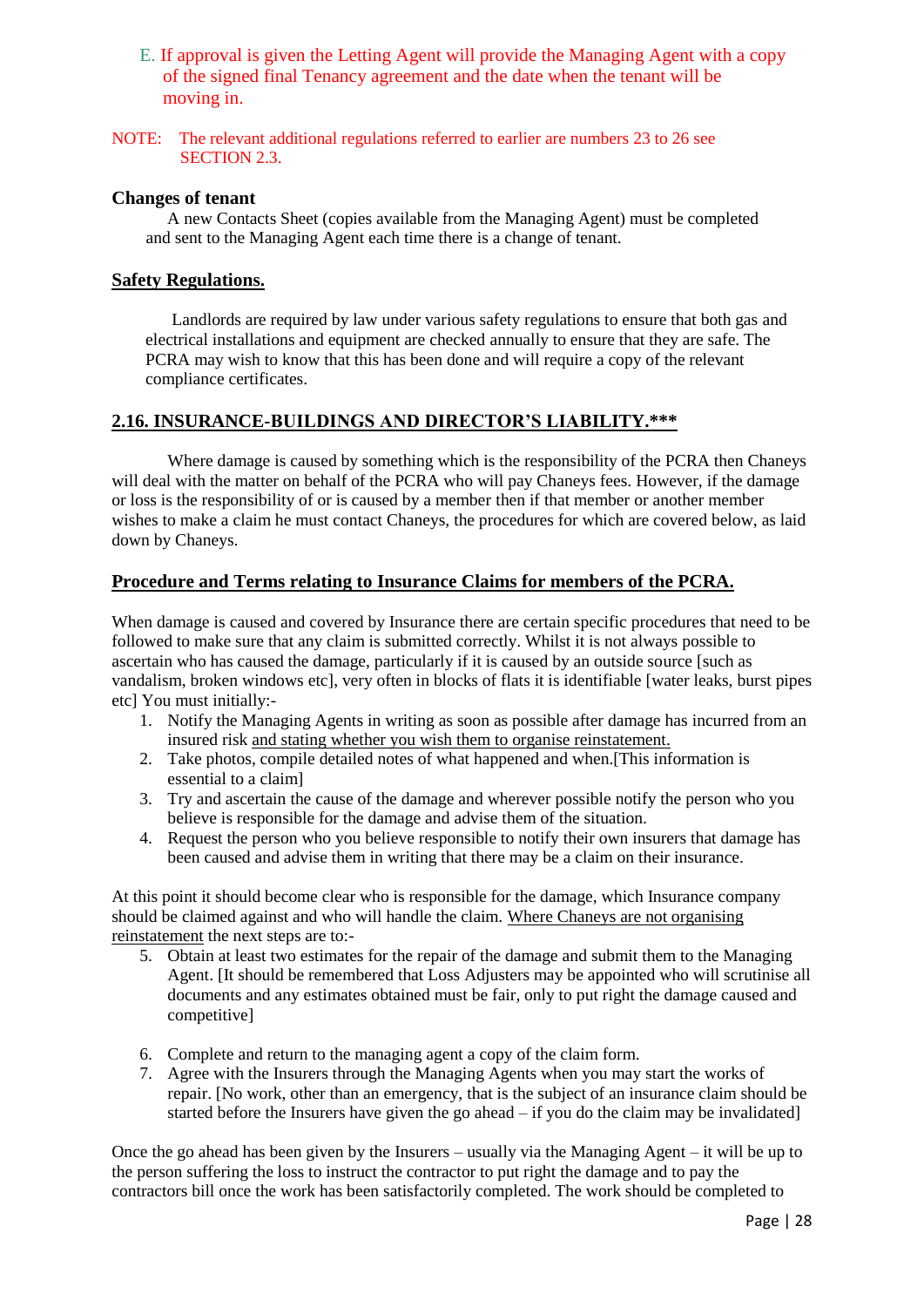your satisfaction although the Loss Adjuster may reserve the right to inspect and comment. Once the work is completed any monies due from the Insurers will be claimed by the Managing Agents however it must be remembered, and accepted, that there will almost certainly be an excess on the policy as well as fees on the part of the Managing Agent for handling the claim. Any sums paid by the insurers will not include the excess and it is unlikely that they will include the fees, any monies paid to you or your contractor will be on a net basis. The difference may form part of a further claim that should be made directly against the person who caused the damage by the person suffering the loss. It should be remembered that Insurance premiums are based on claims records and significant, frequent or spurious claims may have the effect of pushing up premiums and therefore service charges.

Chaney's fees in the matter of claims are currently, including any work done in organising reinstatement, an administration fee of £100 plus 8% of the cost of reinstatement where they don't organise or supervise the reinstatement or 12.5% of the cost of reinstatement where they do, plus vat at the appropriate rate per cent. Their fees may not be met by insurers as part of the claim and are still due in the event that the claim is rejected by insurers. Their fees do not include any payment made to other professionals on the member's behalf.

-------------------

## **2.17 WASTE DISPOSAL.**

### **HOUSEHOLD WASTE ONLY**

 The current system requires residents to split their waste into 4 categories-food, recycling, landfill, garden waste (pot plants etc)

SODC have different requirements regarding the use of bags for the first 3 streams. These are a) For **food** waste.

 The use of bio degradable corn starch bags are mandatory for reasons of hygiene and transportability between containers.

b) For **mixed recycling** waste.

 In this case the opposite applies in that the requirement is for the items to be put in loose. c) For **landfill** waste.

 This is different again in that bags of any colour may be used but equally items can be put in loose except in certain circumstances e.g. incontinence pads or incandescent lamp bulbs when special packaging requirements apply-see later.

The bins supplied by SODC are

- 1. a) One 7 litre green caddy for food waste to be located in each flat.
	- b) Three larger (23) litre dark green bins, again for food waste, to be located in each ground floor Utility Room, by request these bins can be provided on other floors.
- 2. Three bins to be located in the external ground floor 'bin area.' a) Two 240 litre green bins for recyclable waste.
	- b) One 180 litre grey/black bin for landfill waste.
- 3. Additional larger wheeled bins for any spill over, currently located by the side of garage 12 and (two by 240 litres) in the external bin store at Marmyon. Furthermore two wheeled grey/black bins, labelled food waste, have also been provided to allow transport of the food waste from the larger (23) litre green caddies to the contractors pick up points.

It is strongly emphasised that these larger wheeled bins are for use only by the cleaning team.

The following points should be noted:

- 1. The external ground floor 'bin area' is now for the exclusive use of storing the SODC bins.
- 2. Both the SODC bins and any dustbins in the Utility Rooms will have to be shared between flats.

 3. There are no individual dustbins for Ground floor residents they will use the relevant bins in the external area as this is a Fire Escape route and we have been very strongly advised by the Fire Service not to use this room for storage or at least to minimise it.

4. Residents should put any LANDFILL waste directly into the external grey/black wheeled bins located in the external bin stores.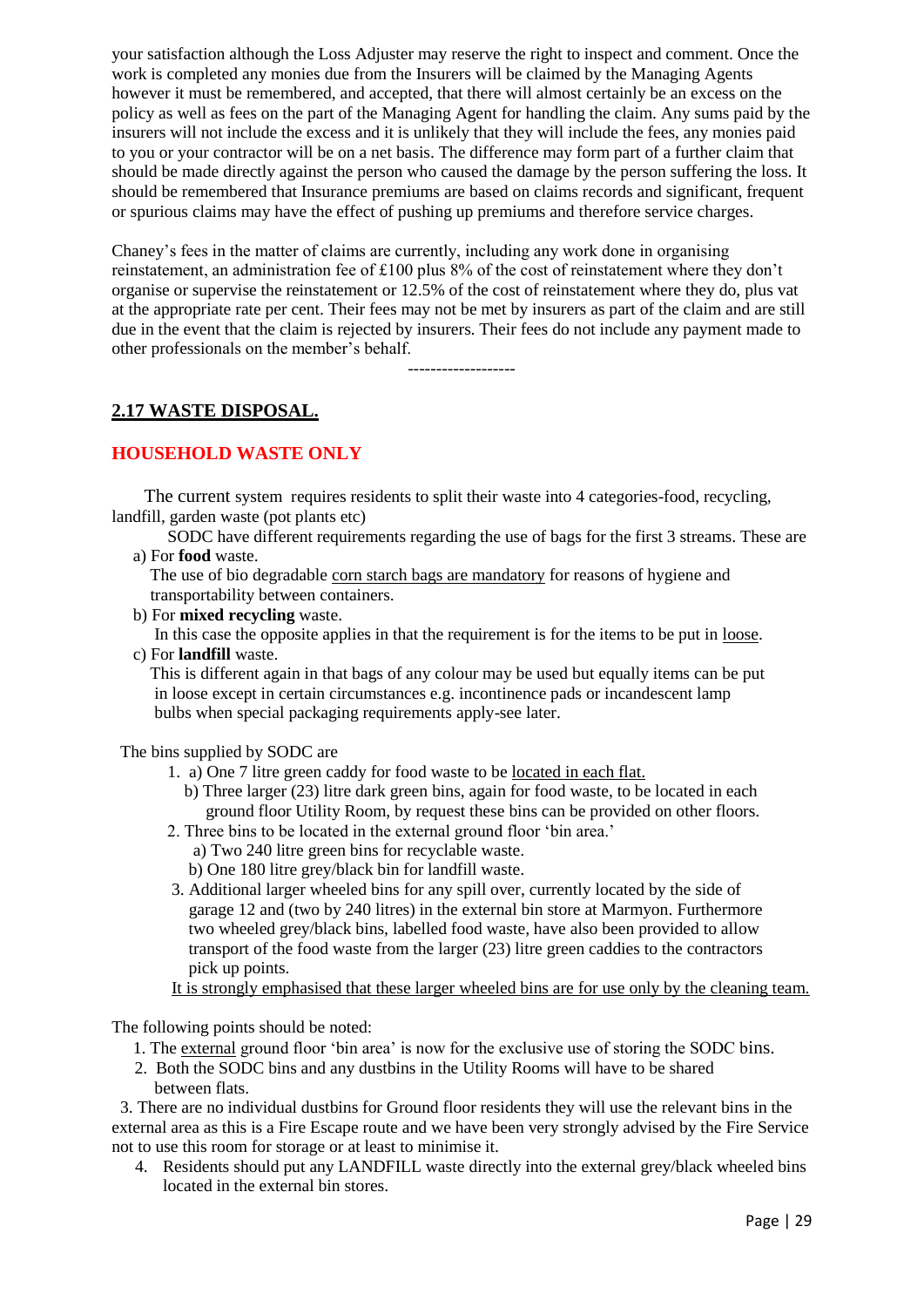### **Responsibilities of the Residents-Members and Tenants.**

 1. To ensure that only the correct type of waste is disposed of in the relevant bin-**food** (in the green caddies), **mixed recycling** (in the dustbins or wheeled green bins) and **other or landfill** (in the grey wheeled bins).

 Failure to do this could well result in the contractor refusing to pick up the waste which would then incur a cost penalty.

- 2. With regard to FOOD waste to ensure that biodegradable bags are used in the kitchen caddies and then, when the caddy needs to be **emptied, to tie up the bag, take the caddy to the ground floor and** transfer the biodegradable bag to one or other of the larger (23 litre) green bins located in the ground floor Utility Room. By request 23 litre food caddies can be supplied to other than ground floor.
- NB This procedure is necessary for hygiene but also to allow the cleaning team to transfer the food waste from all the various caddies to a special bin for pick up by the contractor.
	- 3. With regard to the mixed recycling waste to ensure that this is put in loose into the dustbin, which will have a green sack in it or into the green wheeled bin in the external bin area, as relevant.
- 4. To ensure that any waste is put in the relevant dustbins, caddies or wheeled bins by 4:00 pm on a Tuesday, as the team will be emptying them from that time on.

### **Biodegradable Bags.**

When replacement bags are required they may be obtained from the cleaners.

### **Acceptable Mixed Recycling Items.**

- Mixed paper and card.
- Steel and Aluminium food and drink cans.
- Aluminium Foil.
- Household Plastic Packaging including plastic bottles, food trays, yoghurt pots, plastic bags etc
- Glass Bottles and Jars.
- Aerosols.
- Food and drink cartons.

Shredded paper may also be disposed of here, either loose or in an open paper bag.

NOTE: CLING FILM and POLYSTYRENE MUST be treated as LANDFILL WASTE

Pickup day will normally be a Wednesday but may vary close to Bank Holidays. Each Tuesday, from 2:00 pm onwards, the caretaker will transfer the contents of the dustbins and the larger (23 litre) green caddies to the relevant overflow wheeled bins, at the same time replenishing the green sacks in the dustbins on the first and second floors.

Each week, either on the Tuesday afternoon or early Wednesday morning to the

 relevant SODC wheeled bins will be taken to the pickup points and following emptying will be returned to their normal place.

### **LANDFILL WASTE-Special Requirements.**

 This generally includes any household waste that other than toxic (such as paint or weed killer) or small electrical goods including batteries and low energy light bulbs such as neon and halogen (see below) However ordinary incandescent light bulbs can be disposed of here provided they are carefully wrapped up to prevent injury. Such items as incontinence pads and nappies can also be disposed of here, again provided they are double wrapped and sealed tightly to prevent contamination.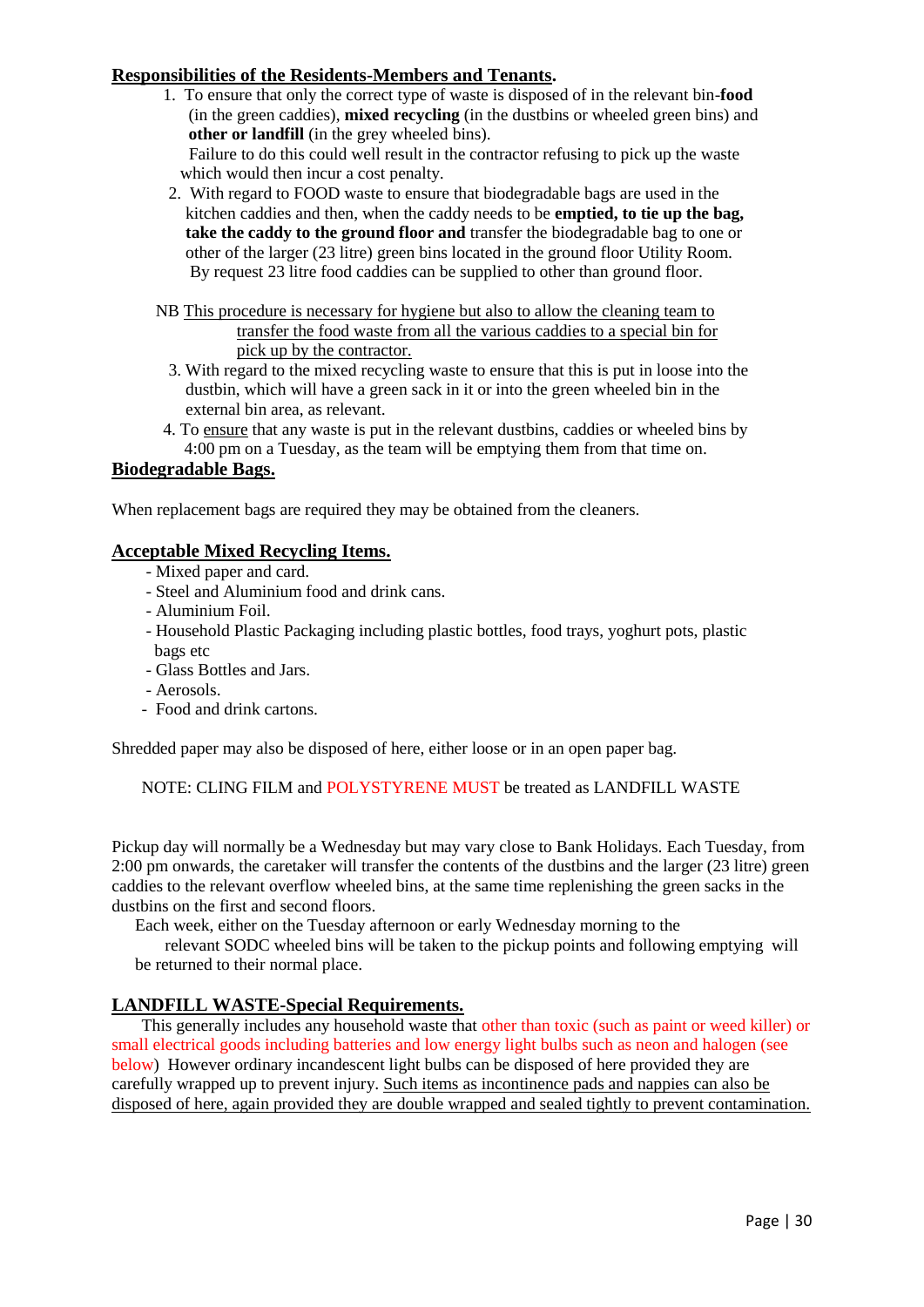### **Toxic Waste and Electrical Goods**

At the present time SODC have made no provision for collecting any such waste directly from households. Accordingly it must be disposed of by the resident at the local waste recycling centre at Oakley Wood.

#### **Special Arrangements.**

 Whilst the Directors consider that they have minimised any inconvenience to Residents they recognise that the requirements may now involve carrying waste (food and landfill) up and down stairs. Whilst this involves fairly light loads the Directors also recognise that this may be very difficult for some Residents. In such cases the Directors will consider relaxing the rules. For this to be considered the resident should first approach Chaneys.

#### **These relaxations will therefore be kept to an absolute minimum.**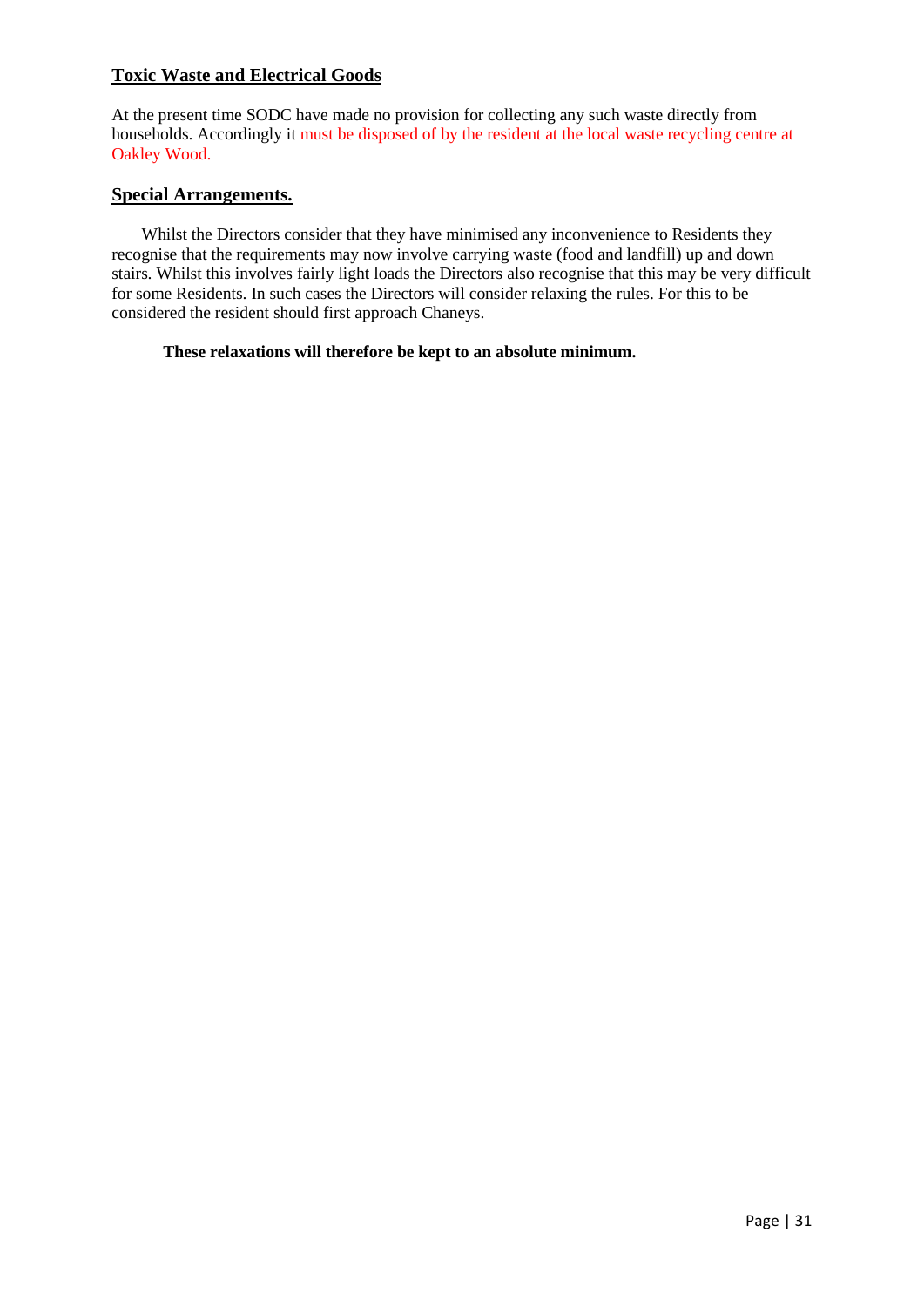# **Information for Members, Tenants and the Managing Agents Document.**

## **SECTION 3. MAJOR PROJECT INFORMATION**

## **-INDEX-**

### 3.1 The Commonhold and Leasehold Reform Act 2002 -Section 20 Consultation Process-

### 3.2 Information on Planning for Major Projects

 Principles and Objectives. Basic Approach.

3.3 Detailed Information on Major Projects

### **3.1 Commonhold and Leasehold Reform Act 2002 - The Section 20 Consultation Process-**

The law requires that the leaseholder must be consulted before the landlord (in our case the PCRA or PCC) carries out works above a certain value or enters into a long-term agreement for the provision of services. The Commonhold and Leasehold Reform Act 2002 introduced requirements for this statutory consultation, which require the landlord to state why he considers the works or the agreement to be necessary and for further statements setting out his response to observations received and his reasons for selection of the successful contractor. Consultation notices must be sent to individual leaseholders who have a right to nominate an alternative contractor and the landlord is bound to invite an estimate from such nominees. The new procedures provide for two separate 30-day periods for leaseholders to make observations. For more information please refer to www.lease-advice.org

## **3.2 Information on Planning for Major Projects.**

### **Principles and Objectives.**

- 1. To maintain the standards requisite to high class residential premises-as stated in the Underlease.
- 2. To ensure that all the PCRA obligations, as defined by the lease conditions are undertaken and budgeted for by building up the necessary funds over time so that, as far as possible, no surprises occur, thereby necessitating one-off special payments.
- 3. Where and as possible to utilise modern technology to improve performance and reduce future costs of maintenance.
- 4. Where reasonable to reduce those risks for which the PCRA are responsible, such as water leakage or fire and improve security.
- 5. Where appropriate, to improve facilities to meet modern standards.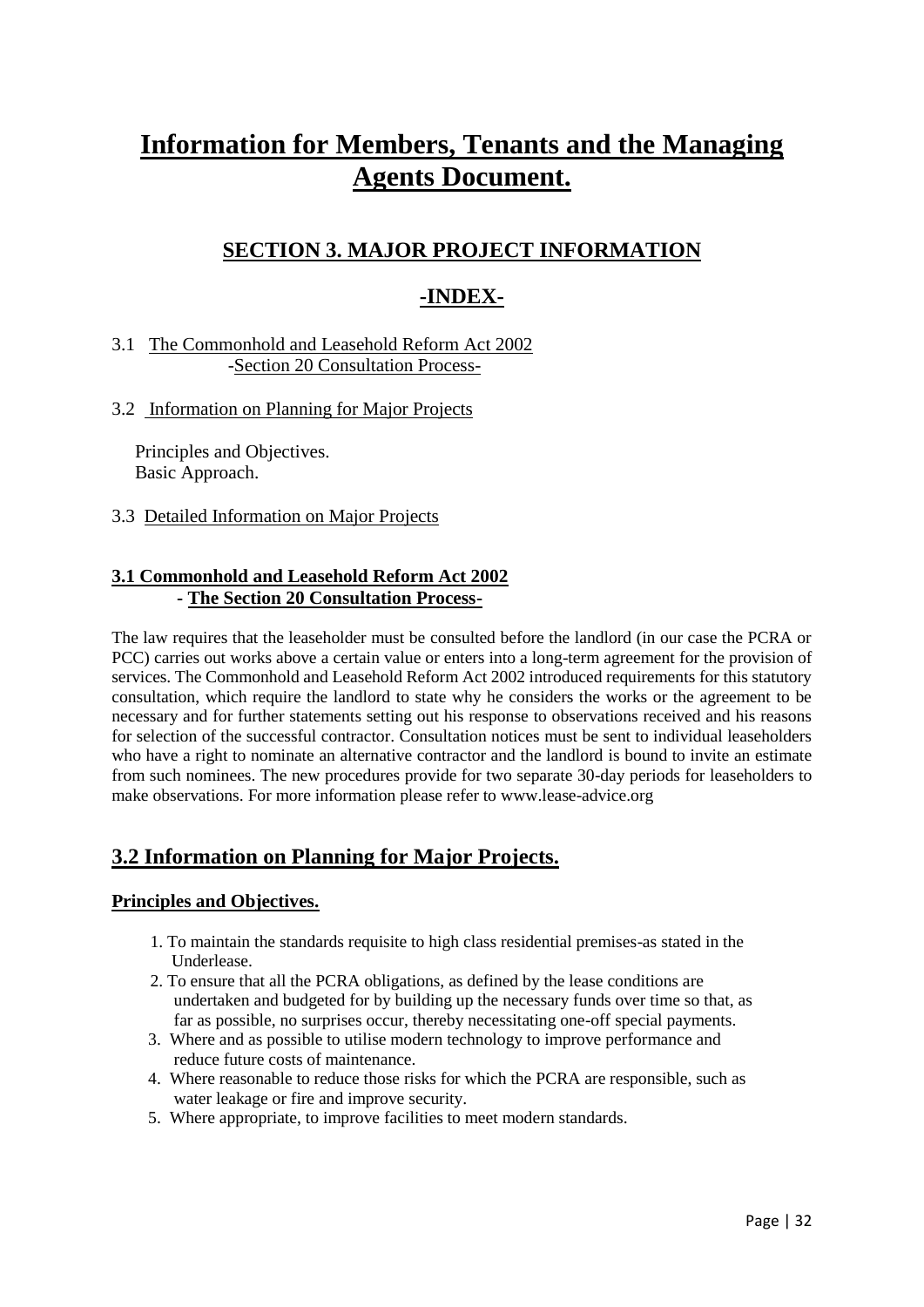### **Basic Approach.**

 This is to identify which areas of the estate will, over future years will require repair or replacement, obtain a surveyors report if necessary, and getting estimates from suppliers. To ensure complete coverage the projects include both items which come up fairly regularly such as 'external painting' and items which come up irregularly, such as roof replacement. Many of the building components have been coming to the end of their normal life span and therefore require replacement in the coming years. The Directors will normally present a plan, together with details of the required funding and future needs, at the AGM every year.

## **3.3 Detailed Information on Major Projects**

This section should be read in conjunction with Table A, at the end of the next section, which contains estimates and timescales of future Major Projects. Table A also includes the surveyors estimates as to the cost of each tranche of works and any figures provided in this section are only budget figures and may change when final detailed quotes are obtained. Directors and members of the day will have to make decisions on the program priorities according to the circumstances at the time.

### EXTERNAL PAINTING

The Lease conditions, strictly speaking, so far as frequency of painting is concerned, are not being met (i.e. every 4 years) but are, in so far as the actual need for deterioration is concerned. This is because good modern paints will last for longer.

Previous practice has been to redecorate certain elements at different intervals but as far as possible the board of directors now wish to undertake redecorations in one project so as to take advantage of an economy of scale.

The external elements of the houses were last redecorated in summer 2018 and the garage blocks were last painted in summer 2015.

## INTERNAL COMMUNAL AREA DECORATION.

This is the responsibility of PCRA not of individual members.

The Board decided that all eight houses should be redecorated during 2014, at a cost of about £13,000. The Directors considered whether the carpets should be replaced at the same time, but an inspection suggested that the existing carpets should last for some years yet with only cyclical steam cleaning required.

It is the intention to have the internal communal areas redecorated every 6 years but a view will be taken as to when the redecoration is necessary.

ROAD REPAIRS: The Main Drive leading to the PCC entrance.

This has continued to deteriorate and PCC have carried out some small repairs. The lease refers to a sizeable and seemingly inequitable contribution towards the cost of repairs to the main drive from PCRA members.

### **FRONT PATHS**

### **Along the Spur Road and the Main Drive plus Marmyon:**

In 2016 the pavement was replaced with extra thick slabs and substantial sub base since the pavement suffered from larger heavier vehicles mounting the pavements. Now they are generally in good condition and will continue to be monitored.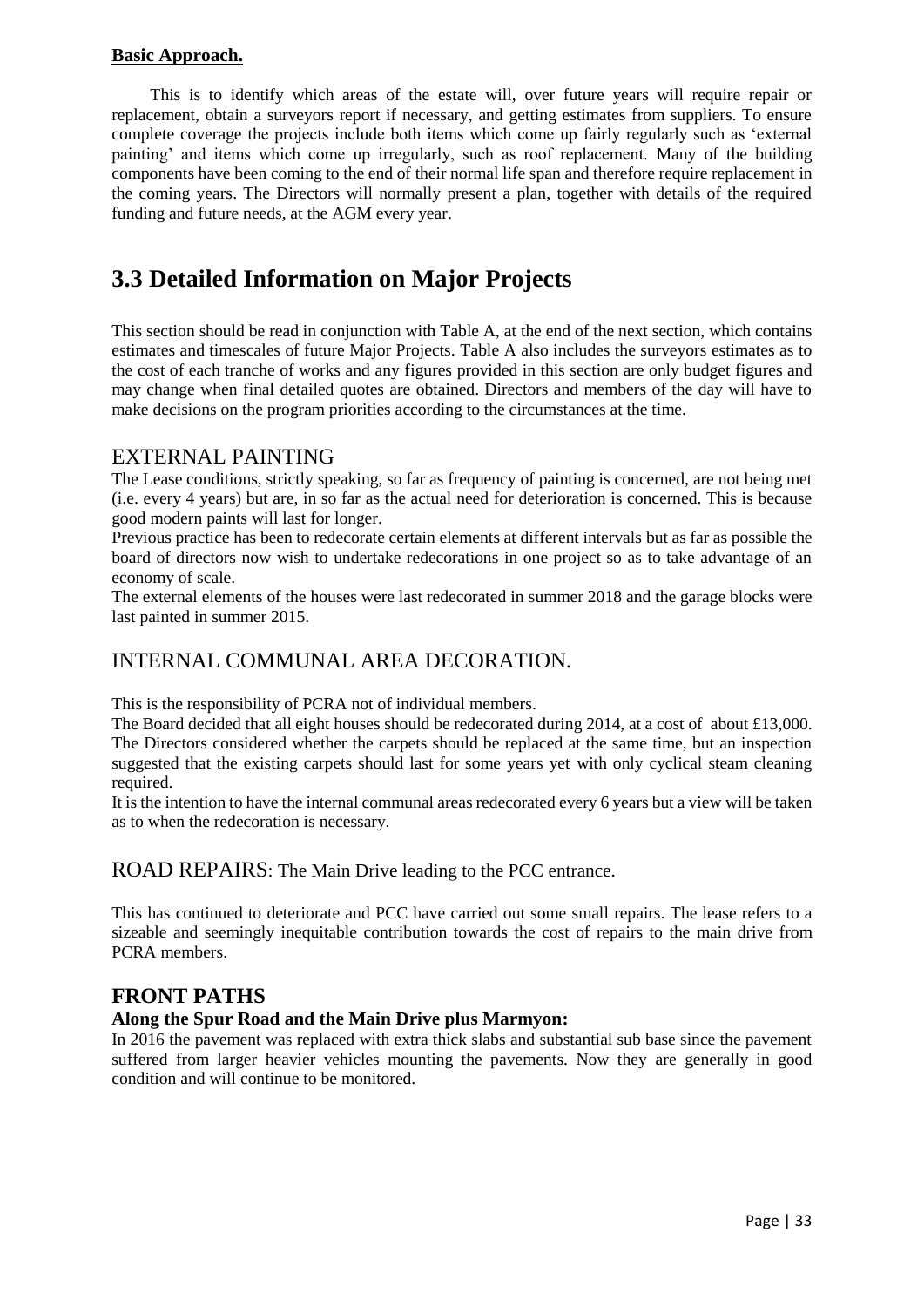### **Elsewhere.**

Some minor repairs have been made where slabs become uneven but since they cannot be accessed by vehicle it is unlikely the PCRA will need to address them in the same way as the Spur road pavement has been addressed.

## **REAR PATHS.**

The paths behind Temple, Charles, Finlay, Whitelock, Swinnerton and Grandison were until 2017 original and deteriorating. In 2017 following consultation with members, they were replaced at some significant cost. Their layout was changed such to improve the aspect of the rear gardens and a resin bound gravel surface was opted for by the board, which is both non-slip and long lasting. The rear paths by Marmyon and Molyns Houses are in fair condition and will continue to be monitored ahead.

## **COMMON AREA ELECTRICAL INSTALLATION UPGRADE.**

The communal electrical installations are subject to a check every 5 years in accordance with legislation and the testing costs in the region of £1,500. Major upgrades are not envisaged in the next 10 years (as at 2018) but the need may arise in future years based on new safety legislation

## **HEALTH AND SAFETY-ASBESTOS**

A survey in 2008 showed that materials containing asbestos existed in various locations, specifically in all the Utility Rooms, the Asbestos Insulation Boards in the ceilings and the floor tiles (those that had white flecks in them) as well as in the lodge toilet-the WC cistern. However it also showed that the asbestos content presented a low or very low material risk and required no remedial action with the exception of some damaged areas on the asbestos insulation boards, which needed encapsulating. It further recommended that the other identified materials could be dealt with by applying suitable asbestos management techniques. The Directors accepted the recommendations and proceeded to arrange for encapsulation of all the ceilings in the Utility Rooms in 2015.

## **ASPHALT BALCONIES**

Following inspection by the Board's surveyor it was agreed that the balconies at Swinnerton and Charles over the ground floor flats should be reviewed at reasonable intervals, likewise common balconies at Temple, Finlay and Molyns. IN 2018 the balcony floors were coated in a specialist paint in order to limit solar damage and prolong the useful life of the asphalt.

## **GARAGE ROOFS AND GUTTERS/FASCIA/SOFFITS**

### **The Marlow Road Garage Roofs.**

An inspection in 2014 suggested that the re-felting of the garage roof was now necessary. Estimates were obtained and the work was carried out in 2015 at a cost of £ 31,000

#### **Bell Lane Garage Roofs**

These are covered in a single ply membrane as opposed to built up bitumen layers (felt) like the Marlow Road garages. They are inspected at regular intervals and their replacement is not anticipated in the next 10 years.

## **DRAINAGE SURVEYS AND REPAIRS**

 The underground drains will require substantial work at some time (just like the other building elements) because of normal wear and tear, earth movements, tree roots and the type of pipes used - salt glazed clay, not modern long life plastic. However the Directors considered that the sooner the position was determined the better and so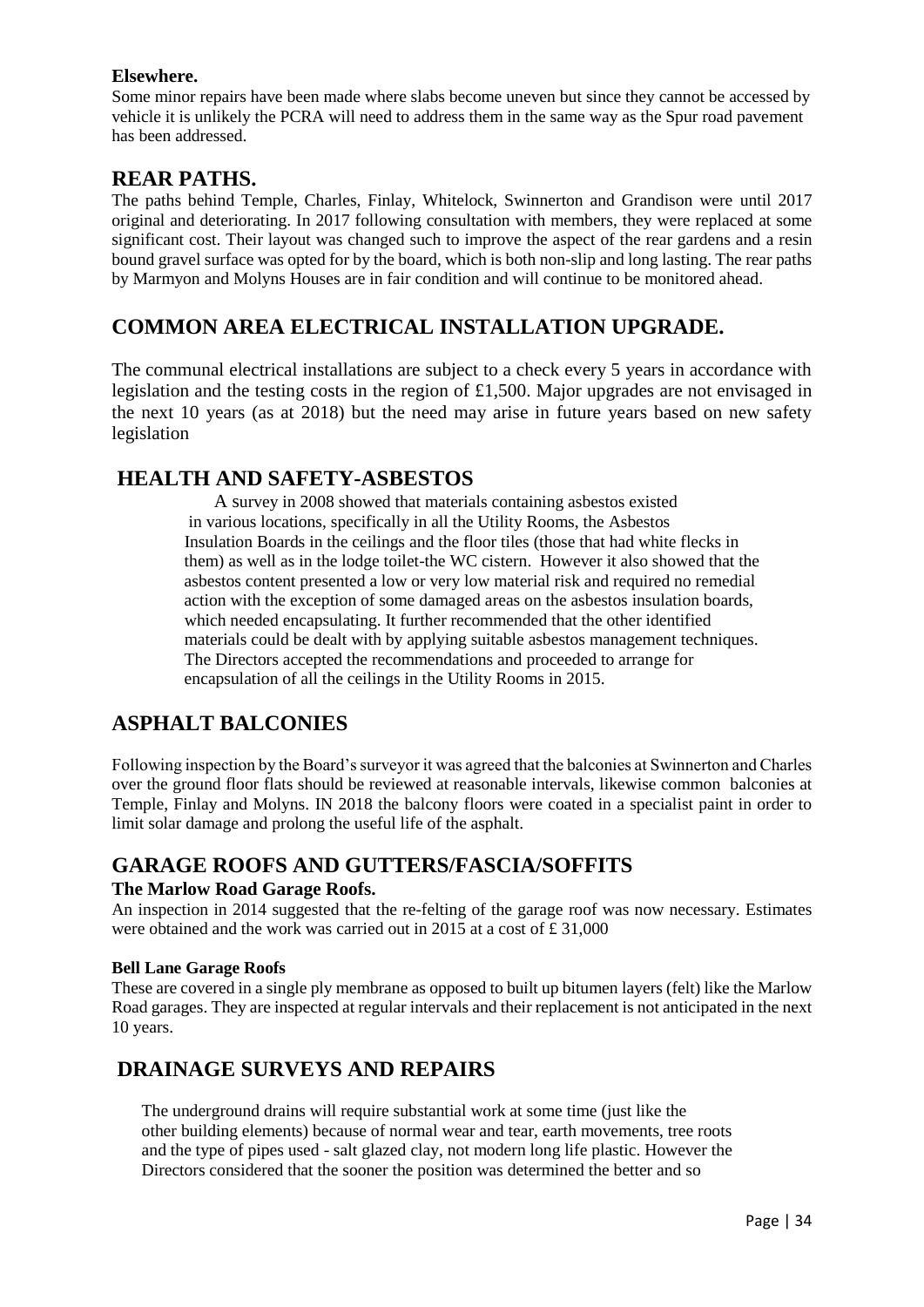arranged for a CCTV survey on all the drains to be carried out in 2007. Following this survey it was noted that overall the drainage system was in serviceable condition with some minor defects identified which were rectified at the time.

There are some known problem areas on site which are subject to regular checks and jetting out. All residents are reminded not to flush makeup/wet wipes and the like down the drains since they will clog further downstream and lead to avoidable communal expense being incurred.

## **BRICKWORK-HOUSES/GARAGES**

The 2017 survey found the brickwork to be generally satisfactory but with some problems which required a program of maintenance over the next few years.

### **Brickwork below the Damp Proof Course.**

The Surveyors report of 2017 reported that the brickwork below the damp proof course (dpc) level was generally poor and suffering from staining, surface salt deposits and quite extensive surface spalling, some previous attempts to correct this by the use of slates were starting to fail.

The most cost-effective solution is to continue the process of slate protection, including the replacement of those that had started to fail and replacement of some bricks to secure the structure.

### **Brickwork above the Damp Proof Course.**

The survey found this to be generally satisfactory but with areas of extensive staining at higher levels below the coping stones where pointing had failed. The action of water on the bricks had also led to general pointing defects and with a number of bricks suffering from spalling surfaces which will further deteriorate over time.

### **Brickwork above the Smaller Windows.**

A surveyors report in 2006 had identified a number of problems, in particular that some cracking had been identified above these windows. At this stage the cracking is minor, and the Directors consider that

- a) the situation should be monitored and checked every 2 years to see how much the cracking has increased, especially where the windows were inset, when a further decision will be taken.
- b) Any remaining windows, when replaced, will only be agreed provided they are not inset into the brick opening, and either there is a metal insert inside the window frame or a lintel is provided.

At this time no allowance has been made for repairs.

## **THE LODGE**

Decorated in 2018 with some rotten timbers replaced.

## **THE LOWER BAY WALLS**

(This item also includes the walls either side of the main front doors at Charles & Swinnerton houses.) These are of poor construction, being single skin, with rendering extending below the DPC. One at Swinnerton failed in 2003 resulting in penetrating damp and this was corrected at the time. There is no specific cost allocation for this item and any resident with concerns over damp in this area should contact Chaneys in the first instance.

## **BAY ROOFS - LOWER**

Some of these are lead lined and some are single ply membrane. Their condition was checked by the building surveyor in 2017 and no works noted as needed at the current time.